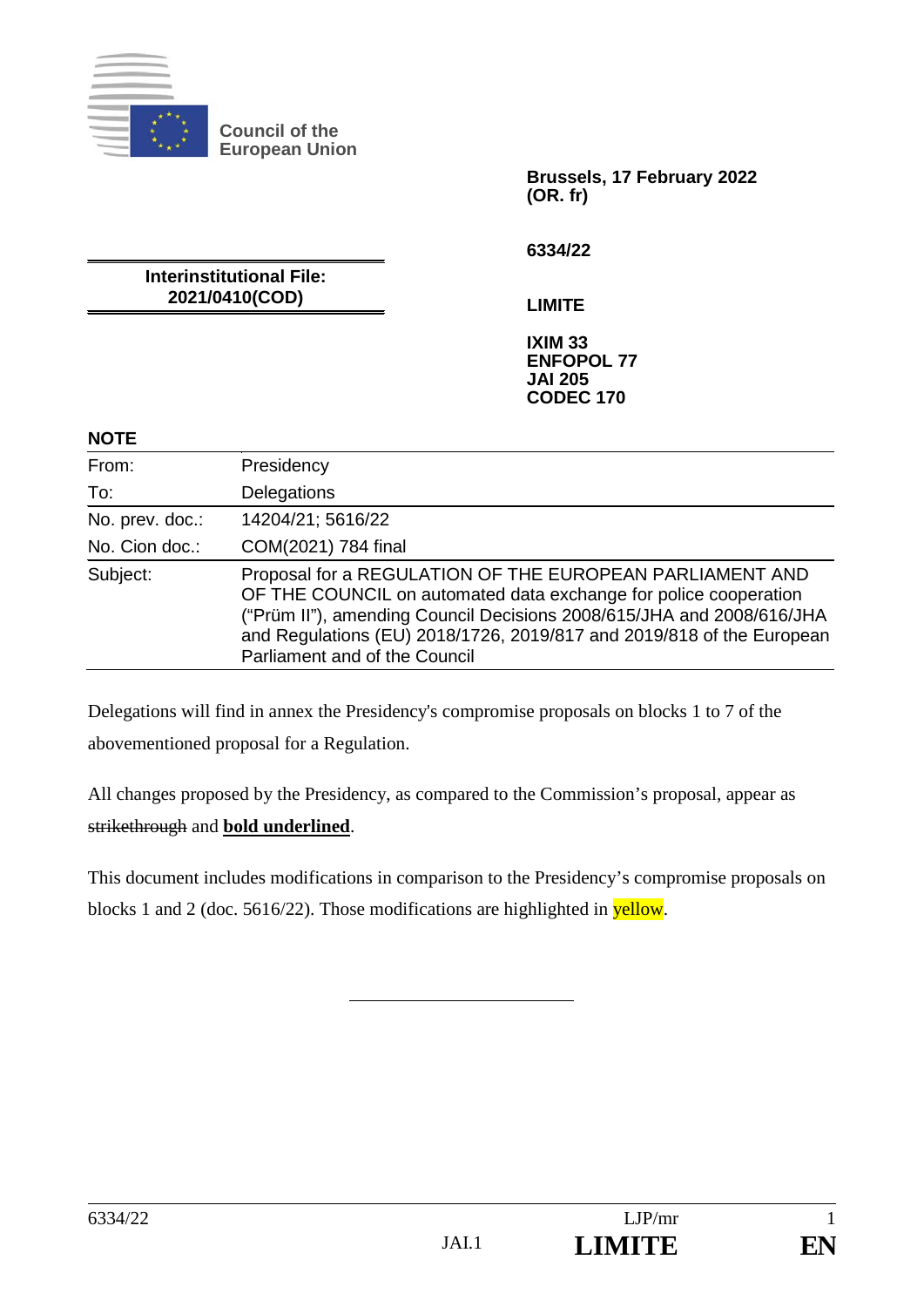### **ANNEX**

### CHAPTER 1

### **GENERAL PROVISIONS**

### *Article 1*

#### **Subject matter**

This Regulation establishes a framework for the exchange of information between authorities responsible for the prevention, detection and investigation of criminal offences (Prüm II).

This Regulation lays down the conditions and procedures for the automated searching of DNA profiles, dactyloscopic data, facial images, police records**,** and certain vehicle registration data **and driving licence data,** and the rules regarding the exchange of core data following a **confirmed** match.

### *Article 2*

### **Purpose**

The purpose of Prüm II shall be to step up cross-border cooperation in matters covered by Part III, Title V, Chapter 5 of the Treaty on the Functioning of the European Union, **facilitating** particularly the exchange of information between authorities responsible for the prevention, detection and investigation of criminal offences.

The purpose of Prüm II shall also be to allow for the search for **of** missing persons and **to facilitate the identification of** unidentified human remains by authorities responsible for the prevention, detection and investigation of criminal offences.

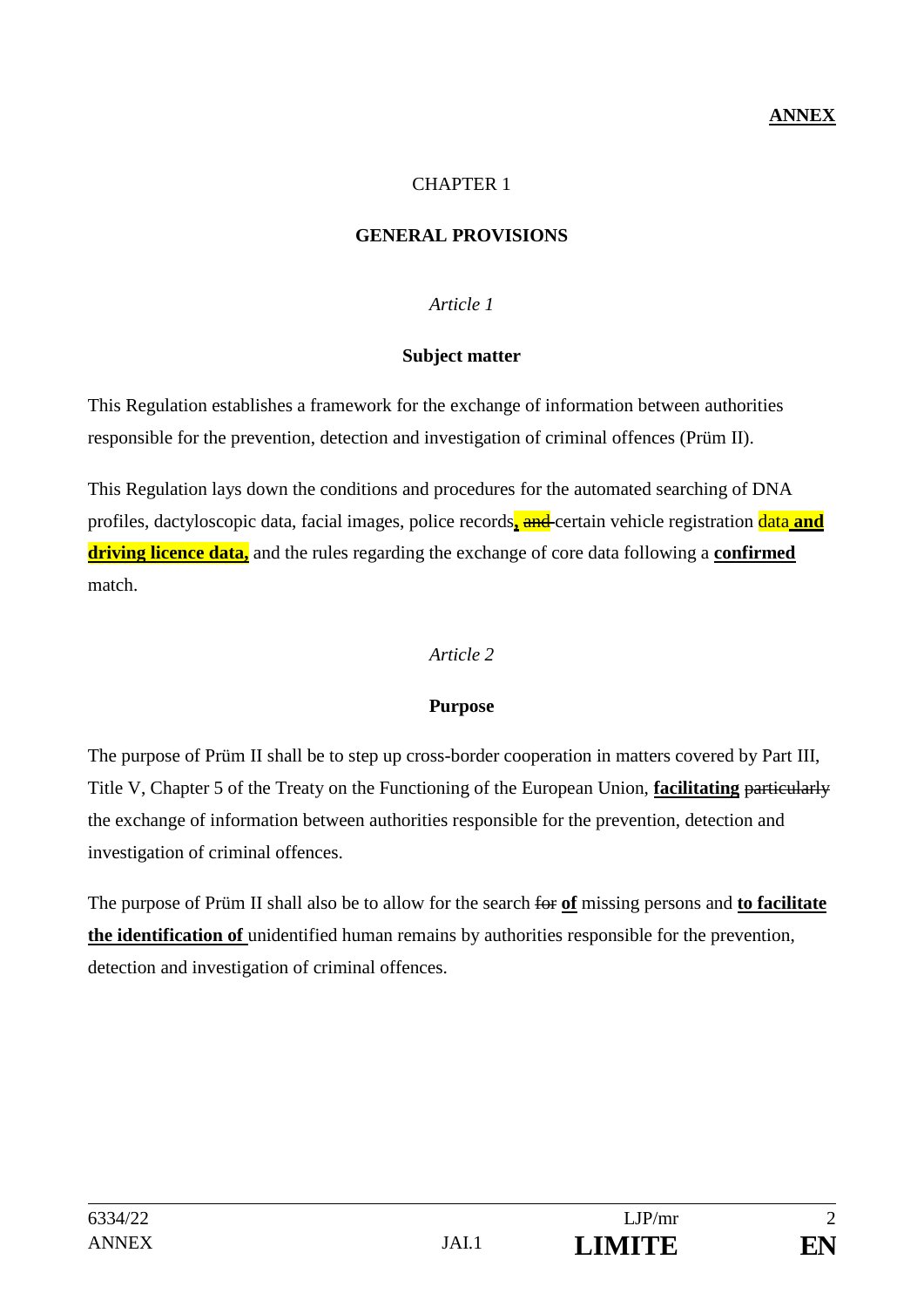#### **Scope**

This Regulation applies to the national databases**, established in accordance with national law, and** used for the automated transfer of **data of** the categories of DNA profiles, dactyloscopic data, facial images, police records**,** and certain vehicle registration data **and driving licence data**.

### *Article 4*

### **Definitions**

For the purposes of this Regulation, the following definitions apply:

- (1) 'loci' means the particular molecular structure at the various DNA locations;
- (2) 'DNA profile' means a letter or number code which represents a set of identification characteristics of the non-coding part of an analysed human DNA sample, the particular molecular structure at the various DNA locations;
- (3) 'non-coding part of DNA' means chromosome regions not genetically expressed, i.e. not known to provide for any functional properties of an organism;
- (4) 'DNA reference data' means DNA profile and the reference number referred to in Article 9;
- (5) 'reference DNA profile' means the DNA profile of an identified person;
- (6) 'unidentified DNA profile' means the DNA profile obtained from traces collected during the investigation of criminal offences and belonging to a person not yet identified;
- (7) 'dactyloscopic data' means fingerprint images, images of fingerprint latents, palm prints, palm print latents and templates of such images (coded minutiae), when they are stored and dealt with in an automated database;
- (8) 'dactyloscopic reference data' means dactyloscopic data and the reference number referred to in Article 14;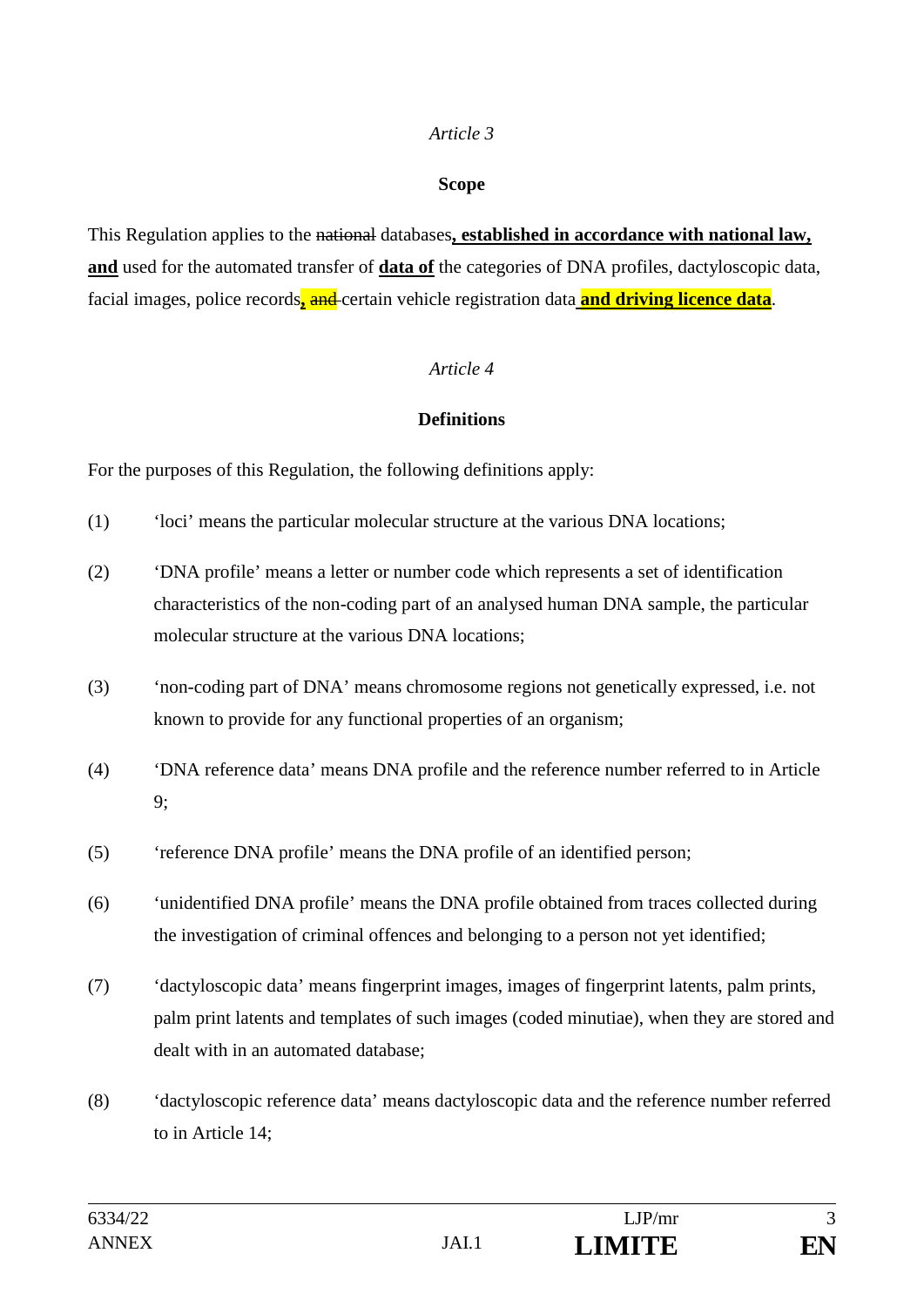- (9) 'individual case' means a single investigation file;
- (10) 'facial image' means digital image**s** of the face;

### **(10a) 'facial images reference data' means the facial images and the reference number referred to in Article 23;**

(11) 'biometric data' means DNA profiles, dactyloscopic data or facial images;

### **(11a) 'alphanumeric data' means data represented by letters, digits, special characters, spaces and punctuation marks;**

- (12) 'match' means the existence of a correspondence as a result of an automated comparison between personal data recorded or being recorded in an information system or database;
- (13) 'candidate' means data with which a match occurred;
- (14) 'requesting Member State' means the Member State which is conducting a search through Prüm II;
- (15) 'requested Member State' means the Member State in which databases the search is conducted through Prüm II by the requesting Member State;
- (16) 'police records' means any information available in the national register or registers recording data of competent authorities, for the prevention, detection and investigation of criminal offences;
- (17) 'pseudonymisation' means the processing of personal data in such a manner that the personal data can no longer be attributed to a specific data subject without the use of additional information, provided that such additional information is kept separately and is subject to technical and organisational measures to ensure that the personal data are not attributed to an identified or identifiable natural person;
- (18) 'Europol data' means any **operational** personal data processed by Europol in accordance with Regulation (EU) 2016/794;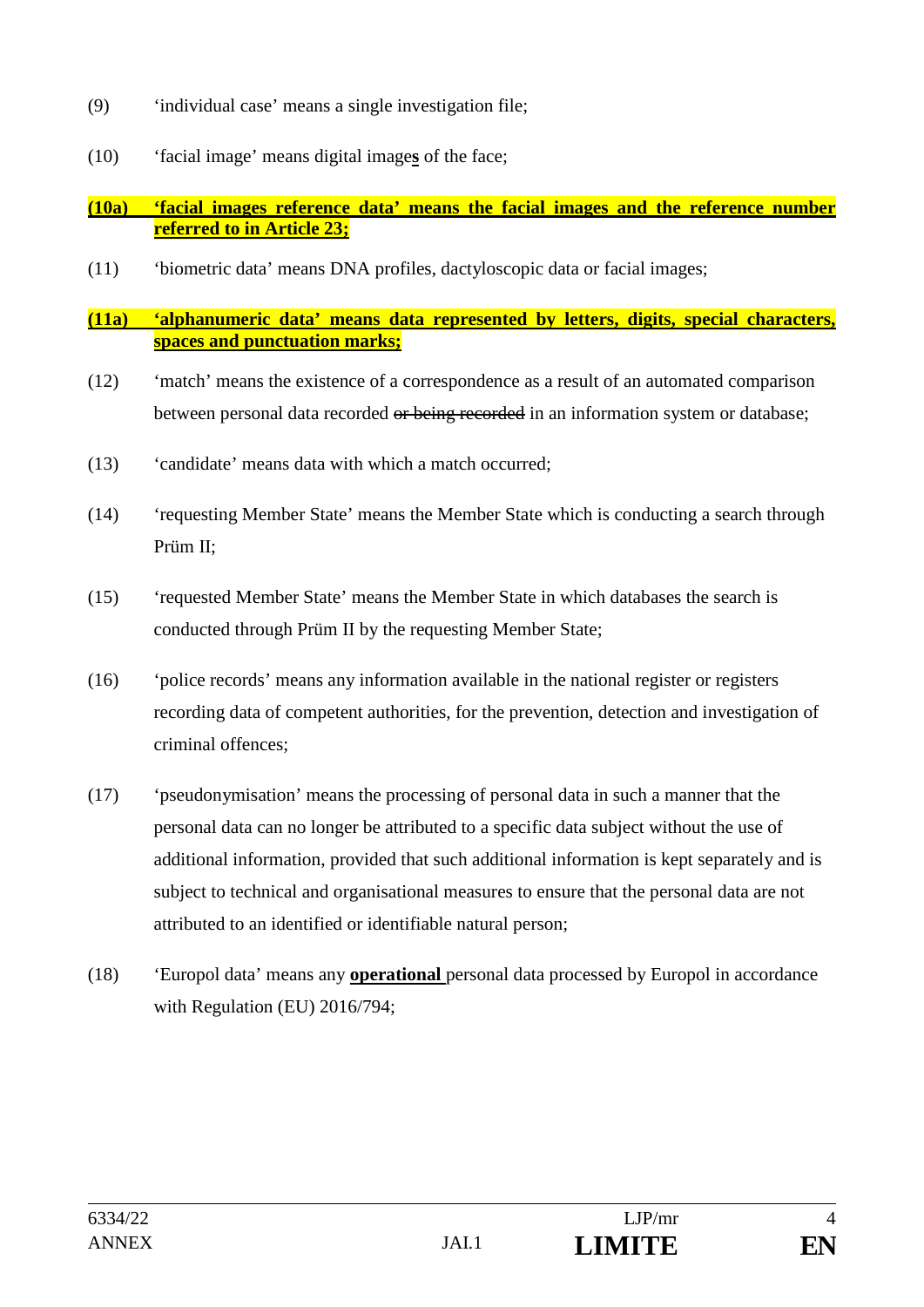- (19) 'supervisory authority' means an independent public authority established by a Member State pursuant to Article 41 of Directive (EU) 2016/680 of the European Parliament and of the Council<sup>1</sup>;
- (20) 'SIENA' means the secure information exchange network application, managed **and developed** by Europol, aimed at facilitating the exchange of information between Member States and Europol;
- (21) 'significant incident' means any incident unless it has a limited impact and is likely to be already well understood in terms of method or technology;
- (22) 'significant cyber threat' means a cyber threat with the intention, opportunity and capability to cause a significant incident;
- (23) 'significant vulnerability' means a vulnerability that will likely lead to a significant incident if it is exploited;
- (24) 'incident' means an incident within the meaning of Article 4(5) of Directive (EU)  $\dots$ ... of the European Parliament and of the Council<sup>2</sup> [*proposal NIS* 2].

### CHAPTER 2

### **EXCHANGE OF DATA**

### SECTION 1

# **DNA profiles**

<sup>&</sup>lt;u>.</u> 1 Directive (EU) 2016/680 of the European Parliament and of the Council of 27 April 2016 on the protection of natural persons with regard to the processing of personal data by competent authorities for the purposes of the prevention, investigation, detection or prosecution of criminal offences or the execution of criminal penalties, and on the free movement of such data, and repealing Council Framework Decision 2008/977/JHA (OJ L 119, 4.5.2016, p. 89).

<sup>2</sup> Directive (EU) .../... of the European Parliament and of the Council... (OJ..).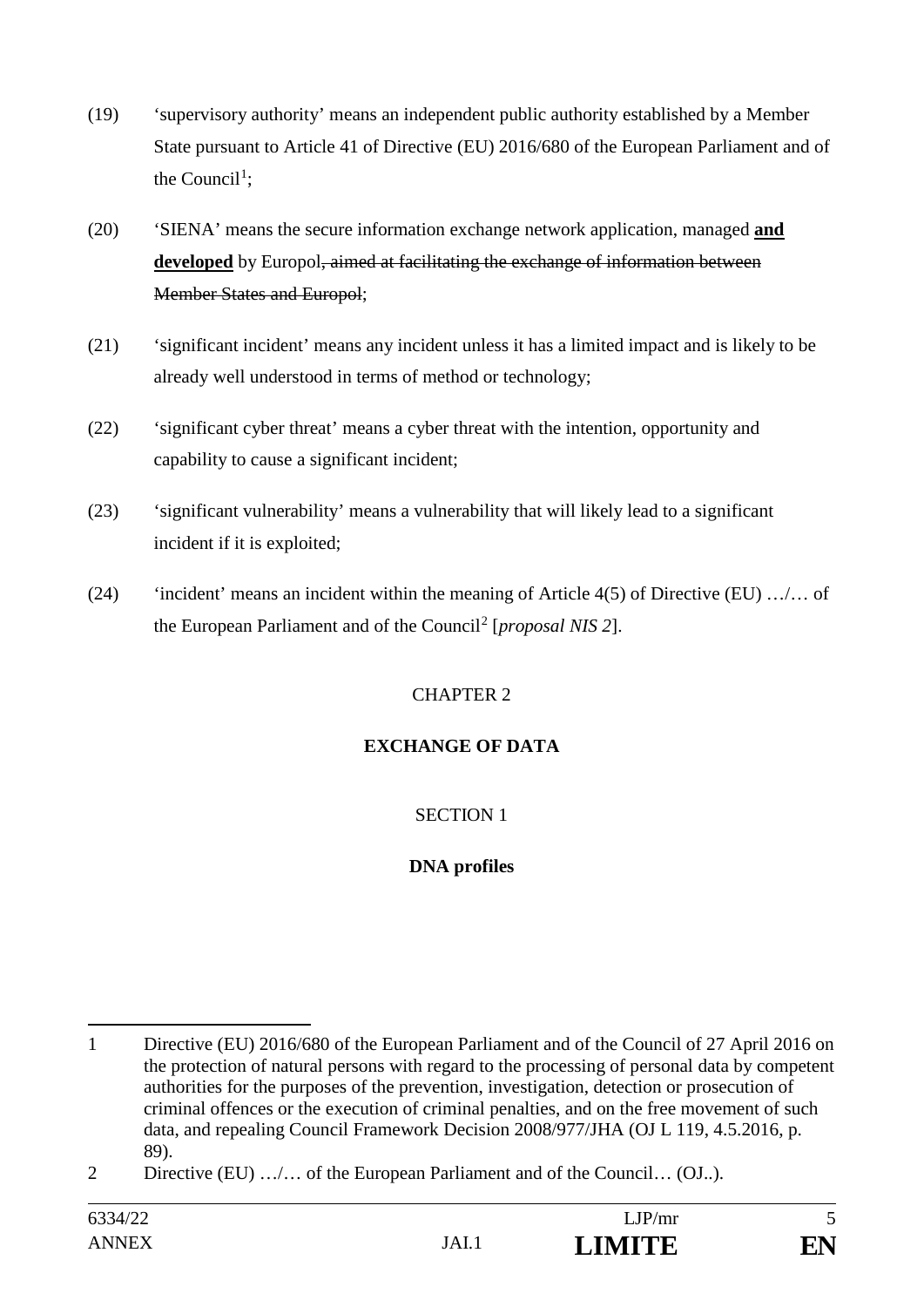### **DNA reference dataEstablishment of national DNA analysis files**

1. Member States shall open and keep national DNA **database(s)** analysis files for the **prevention, detection and** investigation of criminal offences.

Processing of **DNA reference** data kept in those files, under this Regulation, shall be carried out in accordance with this Regulation, in compliance with the national law of the Member States applicable to the processing of those data.

2. Member States shall ensure the availability of DNA reference data from their national **database(s) established for the prevention, detection and investigation of criminal offences**  DNA analysis files as referred to in paragraph 1.

2**3**. DNA reference data shall not contain any **additional** data from which an individual can be directly identified.

3**4**. DNA reference data which is not attributed to any individual (unidentified DNA profiles) shall be recognisable as such.

### *Article 6*

### **Automated searching of DNA profiles**

1. **For the prevention, detection and investigation of criminal offences, and for the search of missing persons and the identification of unidentified human remains,** Member States shall allow national contact points referred to in Article 29**of other Member States** and Europol access to the DNA reference data in their DNA **national databases** analysis files, to conduct automated searches by comparing DNA **reference data** profiles for the investigation of criminal offences.

Searches may be conducted only in individual cases and **in respect of the same guarantees and safeguards that are required for similar searches at national level**in compliance with the national law of the requesting Member State.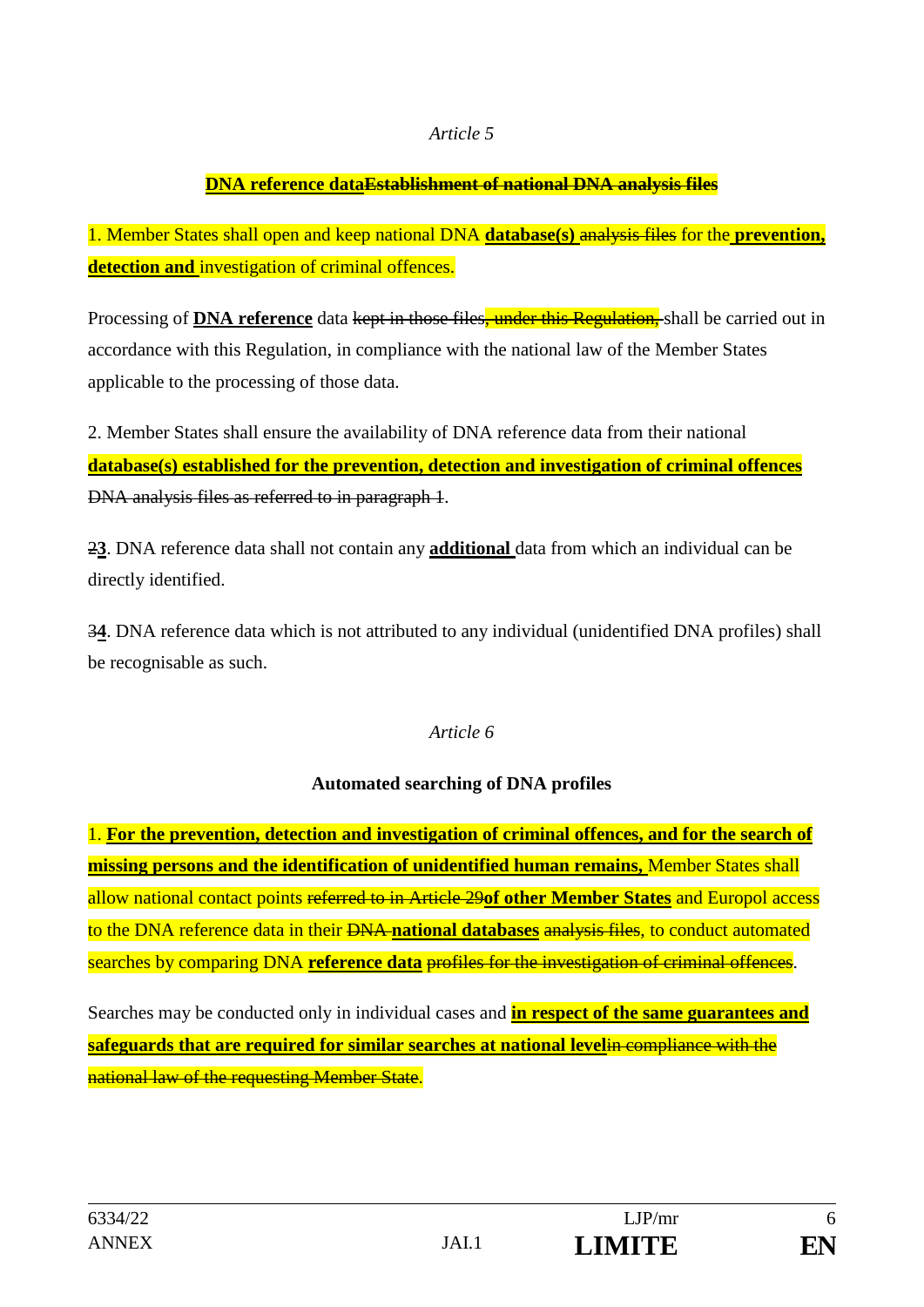2. Should an automated search show that a supplied DNA profile matches DNA profiles entered **stored** in the requested Member State's **searched filedatabase(s)**, the national contact point of the requesting Member State shall receive in an automated way the DNA reference data with which a match has been found.

If there is no match, the requesting Member State shall be notified about it in an automated manner.

3. The national contact point of the requesting Member State shall **may** confirm a match of DNA profiles data**. If so decided, it shall confirm this match** with DNA reference data **received fromheld by** the requested Member State following the automated supply of the DNA reference data required for confirming a match.

### *Article 7*

### **Automated comparison of unidentified DNA profiles**

1. **For the prevention, detection and investigation of criminal offences, and for the search of missing persons and to facilitate the identification of unidentified human remains,** Member States may**shall**, **by mutual consent,** via their national contact points, compare the DNA profiles of **regularly** their **new** unidentified DNA profiles **inserted in their database(s),** with all DNA profiles from other national DNA **databases of other Member States**analysis files for the prevention, detection and investigation of criminal offences, and for the search of missing persons and to facilitate the identification of unidentified human remains. Profiles shall be supplied and compared in an automated manner.

**At the initial connection with the router, and when deemed necessary, Member States shall, by mutual consent, via their national contact points, compare all their unidentified DNA profiles stored in their database(s), with all DNA profiles from databases of other Member States.**

2. **Should an automated search show that a supplied DNA profile matches DNA profiles stored in the requested Member State's database(s), the national contact point of the requesting Member State shall receive in an automated way the DNA reference data with which a match has been found.**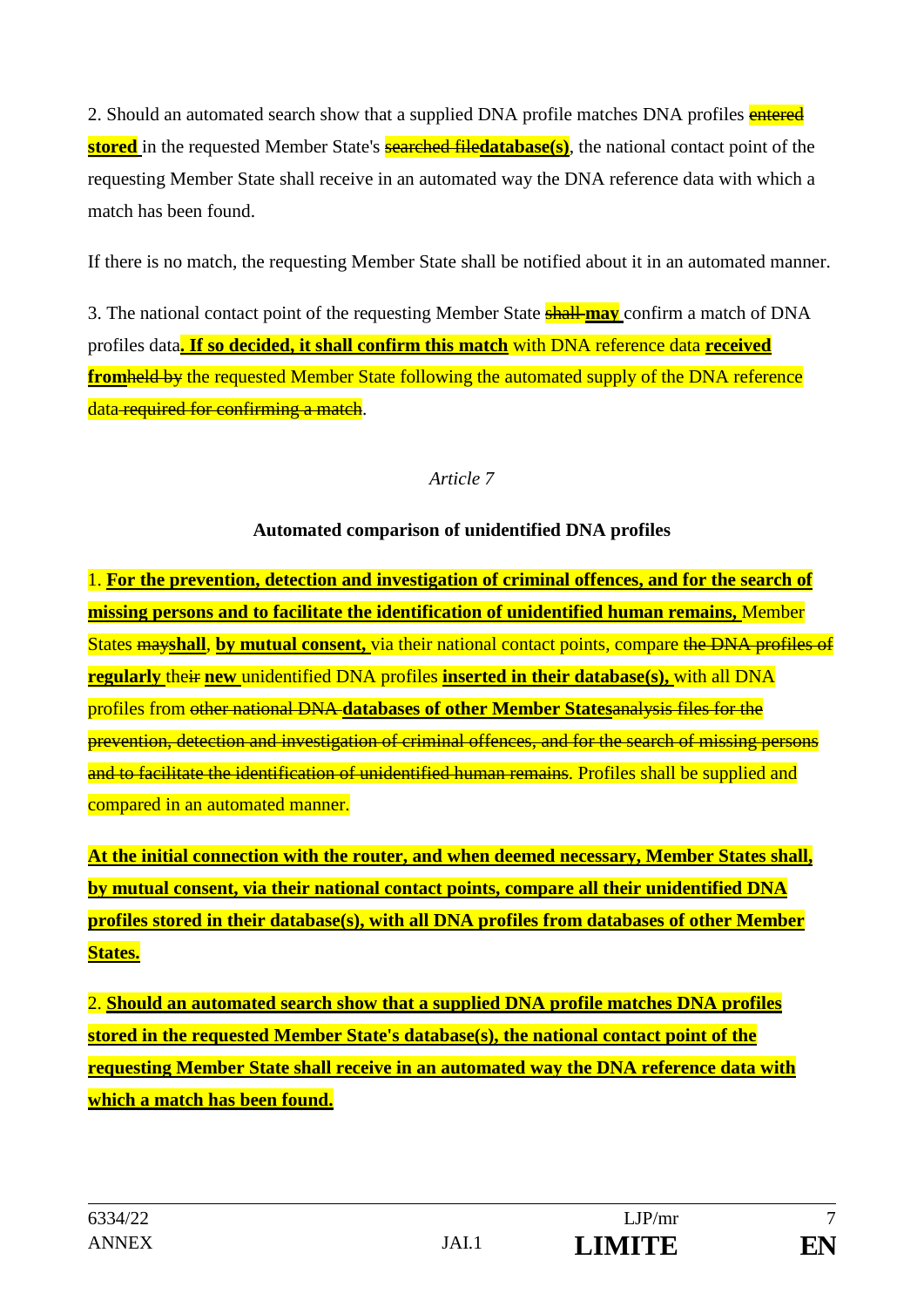# **If there is no match, the requesting Member State shall be notified about it in an automated manner.**

Should a requested Member State, as a result of the comparison referred to in paragraph 1, find that any DNA profiles supplied match any of those in its DNA databases analysis files, it shall, without delay, supply the national contact point of the requesting Member State with the DNA reference data with which a match has been found.

3. **The national contact point of the requesting Member State may confirm a match of DNA profiles data. If so decided, it shall confirm this match with DNA reference data received from the requested Member State following the automated supply of the DNA reference data.**

The confirmation of a match of DNA profiles with DNA reference data held by the requested Member State shall be carried out by the national contact point of the requesting Member State following the automated supply of the DNA reference data required for confirming a match.

### *Article 8*

### **Notifications ofReporting about DNA databasesanalysis files**

Each Member State shall inform**, in accordance with Article 73, other Member States,** the Commission and eu-LISA of the **content of** national DNA **databases** analysis files, to which Articles 5 to 7 apply, **and the conditions for automated searches**, in accordance with Article 73.

### *Article 9*

### **Reference numbers for DNA profiles**

The reference numbers for DNA profiles shall be the combination of the following:

(a) a reference number allowing Member States, in case of a match, to retrieve further data and other information in their databases referred to in Article 5 in order to supply it to one, several or all of the other Member States in accordance with Articles 47 and 48**, or to Europol in accordance with Article 50(6)**;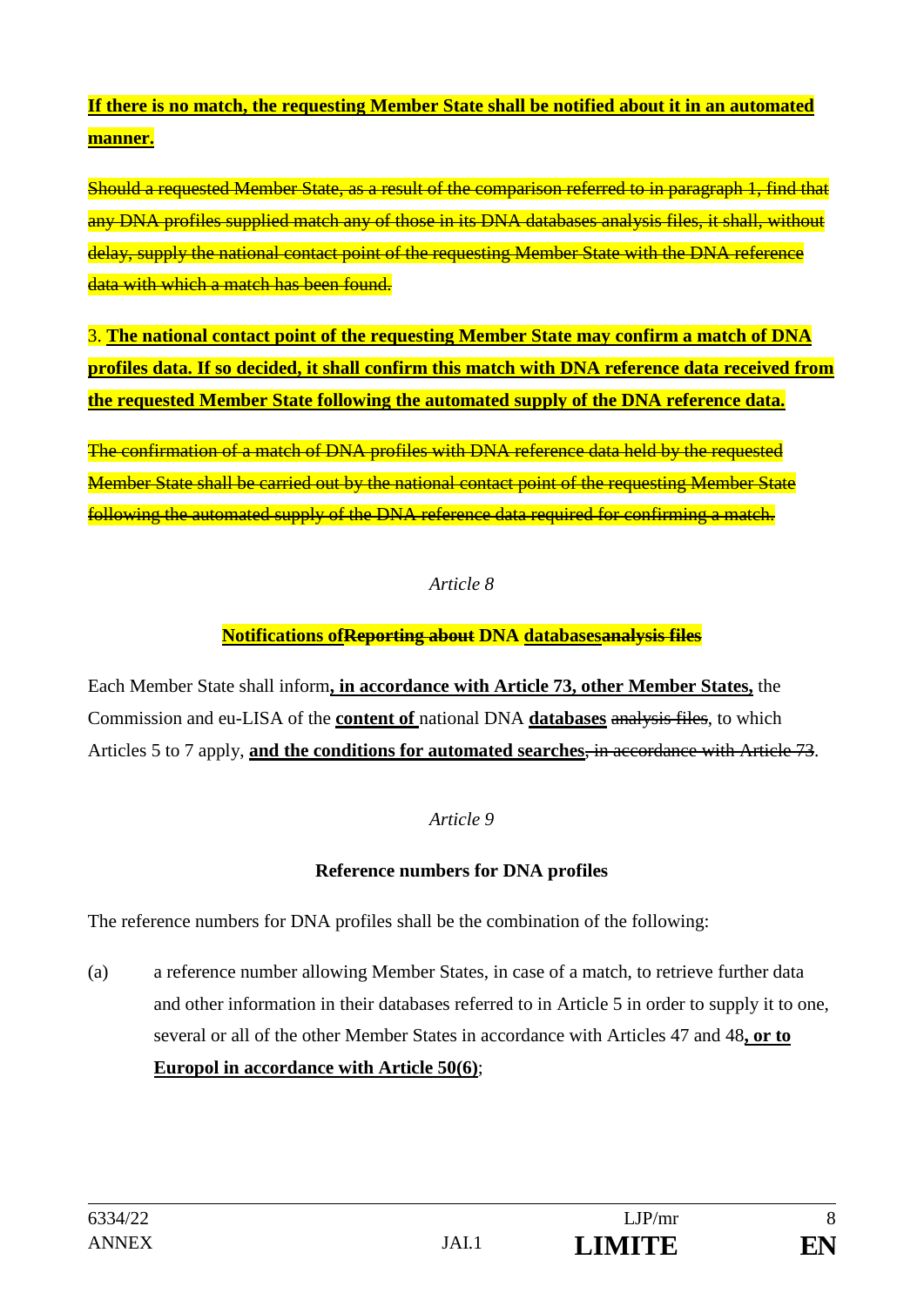- **(a bis) a reference number allowing Europol, in case of a match, to retrieve further data and other information referred to in Article 49(1) in order to supply it to one, several or all of the other Member States in accordance with Articles 49(2);**
- (b) a code to indicate the Member State which holds the DNA profile;
- (c) a code to indicate the type of DNA profile (reference DNA profiles or unidentified DNA profiles).

### **Principles of DNA reference datafor the exchange of DNA profiles**

**1. The digitalisation of DNA profiles and their transmission to the other Member States shall be carried out in accordance with European or international standards. The Commission shall adopt implementing acts to specify the relevant European or international standards for DNA profiles exchange that shall be used by Member States. Those implementing acts shall be adopted in accordance with the procedure referred to in Article 76(2).**

**2. Each Member State shall ensure that the DNA profiles it transmits are of sufficient quality for automated comparison. A minimum quality standard shall be established to allow for comparison of DNA profiles. The Commission shall adopt implementing acts to specify that minimum quality standard. Those implementing acts shall be adopted in accordance with the procedure referred to in Article 76(2).**

**3. Member States shall take appropriate measures to ensure the confidentiality and integrity of DNA profiles being sent to other Member States, including their encryption.**

1. Appropriate measures shall be taken to ensure confidentiality and integrity for DNA reference data being sent to other Member States, including their encryption.

2. Member States shall take the necessary measures to guarantee the integrity of the DNA profiles made available or sent for comparison to the other Member States and to ensure that those measures comply with the relevant European or international standards for DNA data exchange.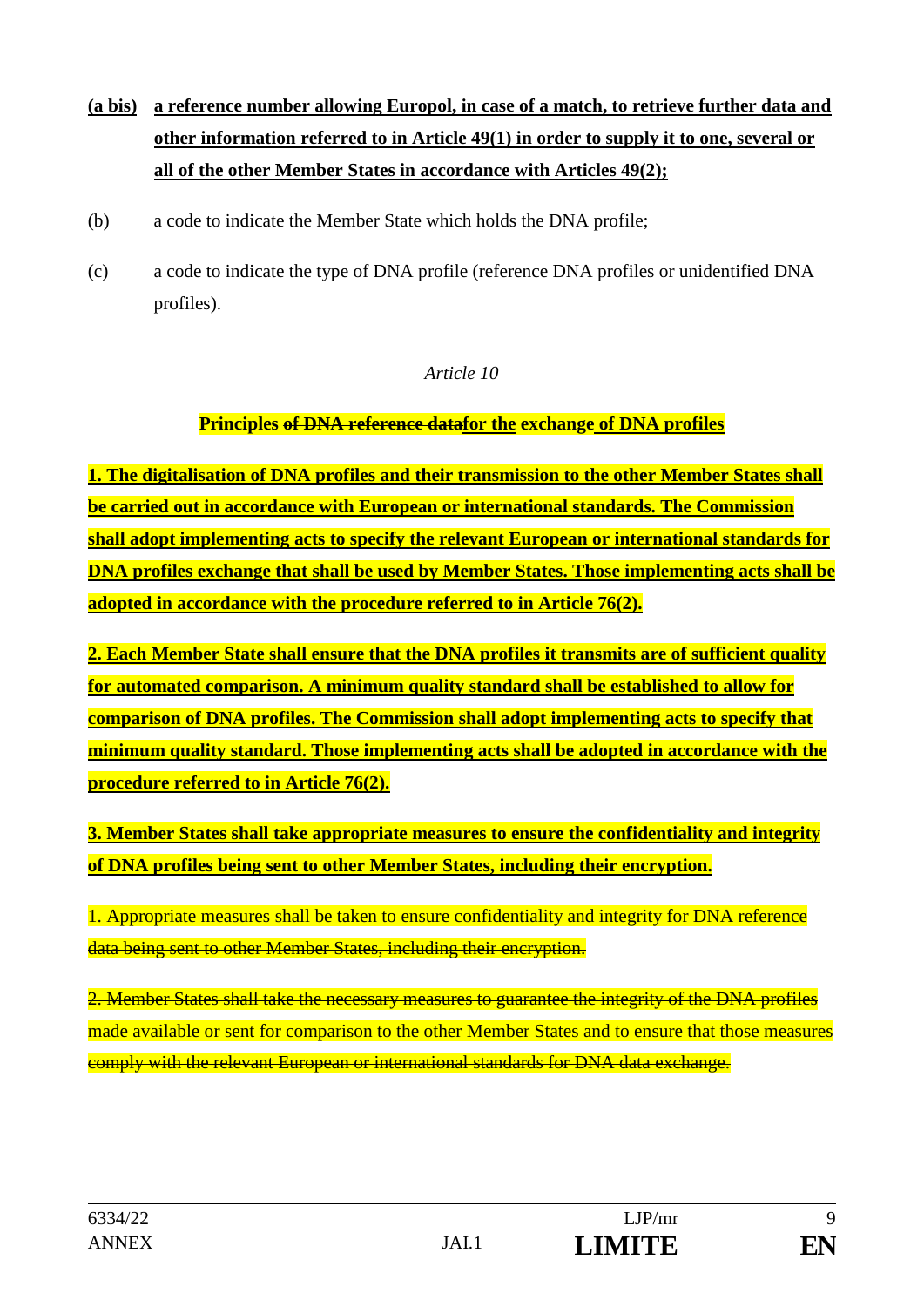3. The Commission shall adopt implementing acts to specify the relevant European or international standards that are to shall be used by Member States for DNA reference data exchange. Those implementing acts shall be adopted in accordance with the procedure referred to in Article 76(2).

#### *Article 11*

#### **Rules for requests and answers regarding DNA profiles**

- 1. A request for an automated search or comparison shall include only the following information:
- (a) the code of the requesting Member State;
- (b) the date, time and indication number of the request;
- (c) DNA profiles and their reference numbers referred to in Article 9;
- (d) the types of DNA profiles transmitted (unidentified DNA profiles or reference DNA profiles).
- 2. The answer to the request referred to in paragraph 1 shall contain only the following information:
- (a) an indication as to whether there were one or more matches or no matches ;
- (b) the date, time and indication number of the request;
- (c) the date, time and indication number of the answer;
- (d) the codes of the requesting and requested Member States;
- (e) the reference numbers of the DNA profiles from the requesting and requested Member States:
- (f) the type of DNA profiles transmitted (unidentified DNA profiles or reference DNA profiles);
- (g) the matching DNA profiles.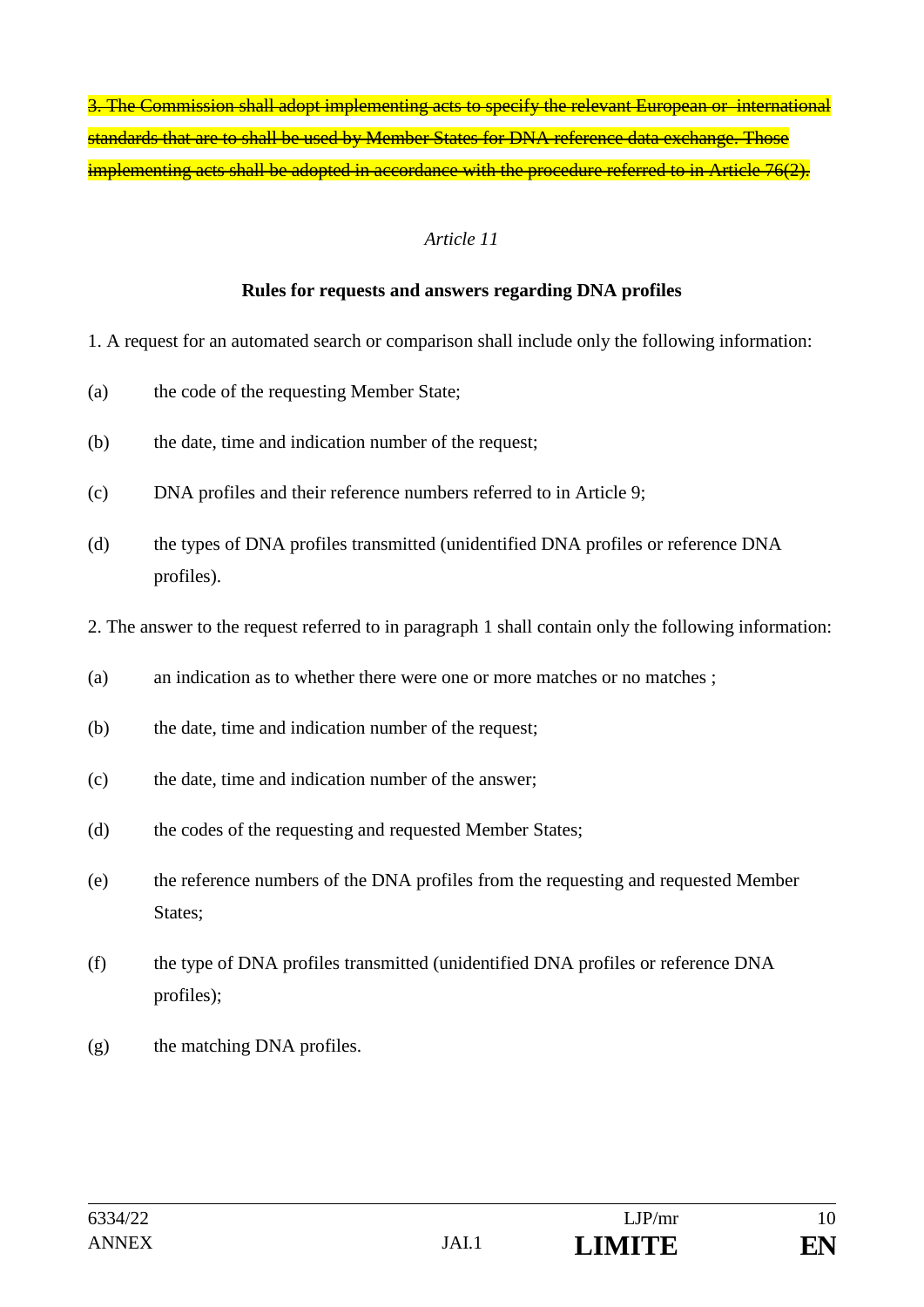3. Automated notification of a match shall only be provided if the automated search or comparison has resulted in a match of a minimum number of loci. The Commission shall adopt implementing acts to specify this minimum number of loci, in accordance with the procedure referred to in Article 76(2).

4. Where a search or comparison with unidentified DNA profiles results in a match, each requested Member State with matching data may insert a marking**, including the reference number from the DNA profile of the requesting Member State,** in its national database indicating that there has been a match for that DNA profile following another Member State's search or comparison.

5. Member States shall ensure that requests are consistent with **notifications** declarations sent pursuant to Article 8. Those **notifications** declarations shall be reproduced in the practical handbook referred to in Article 78.

### SECTION 2

### **Dactyloscopic data**

### *Article 12*

### **Dactyloscopic reference data**

1. Member States shall ensure the availability of dactyloscopic reference data from the file for the**ir** national automated fingerprint identification systems **database(s)** established for the prevention, detection and investigation of criminal offences.

2. Dactyloscopic reference data shall not contain any **additional** data from which an individual can be directly identified.

3. Dactyloscopic reference data which is not attributed to any individual (unidentified dactyloscopic data) shall be recognisable as such.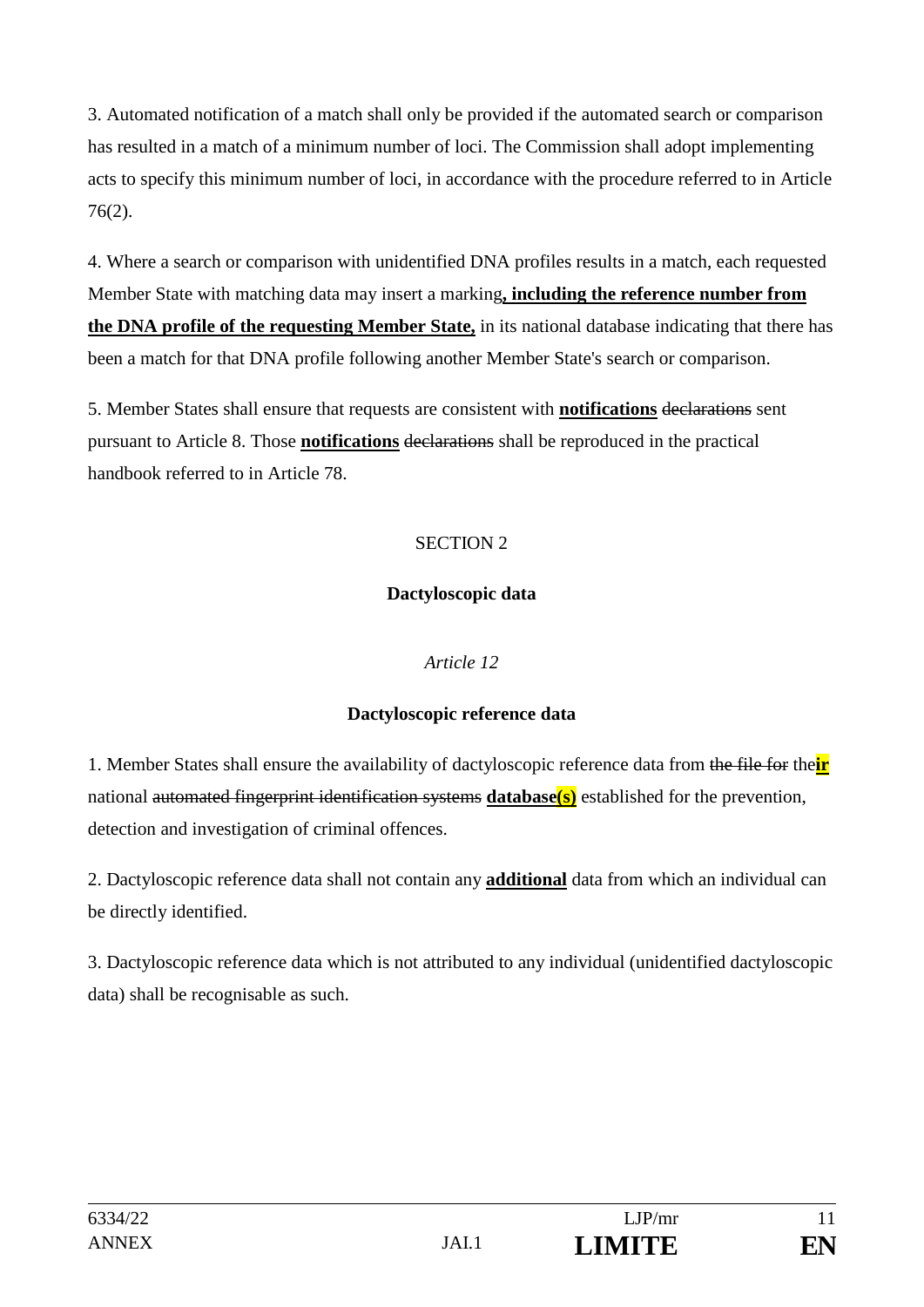#### **Automated searching of dactyloscopic data**

1. For the prevention, detection and investigation of criminal offences, **and for the search of missing persons and to facilitate the identification of unidentified human remains,** Member States shall allow national contact points of other Member States and Europol access to the dactyloscopic reference data in the**ir national databases** automated fingerprint identification systems which they have established for that purpose, to conduct automated searches by comparing dactyloscopic reference data.

Searches may be conducted only in individual cases and **in respect of the same guarantees and safeguards that are required for similar searches at national level**in compliance with the national law of the requesting Member State.

2. The national contact point of the requesting Member State shall **may** confirm a match of dactyloscopic data**. If so decided, it shall confirm this match** with dactyloscopic reference data **received from held by** the requested Member State following the automated supply of the dactyloscopic reference data **required for confirming a match**.

# *Article 13a*

### **Notifications of dactyloscopic databases**

**Each Member State shall inform, in accordance with Article 73, other Member States, the Commission and eu-LISA of the content of national dactyloscopic databases, to which Articles 12 and 13 apply, and the conditions for automated searches.**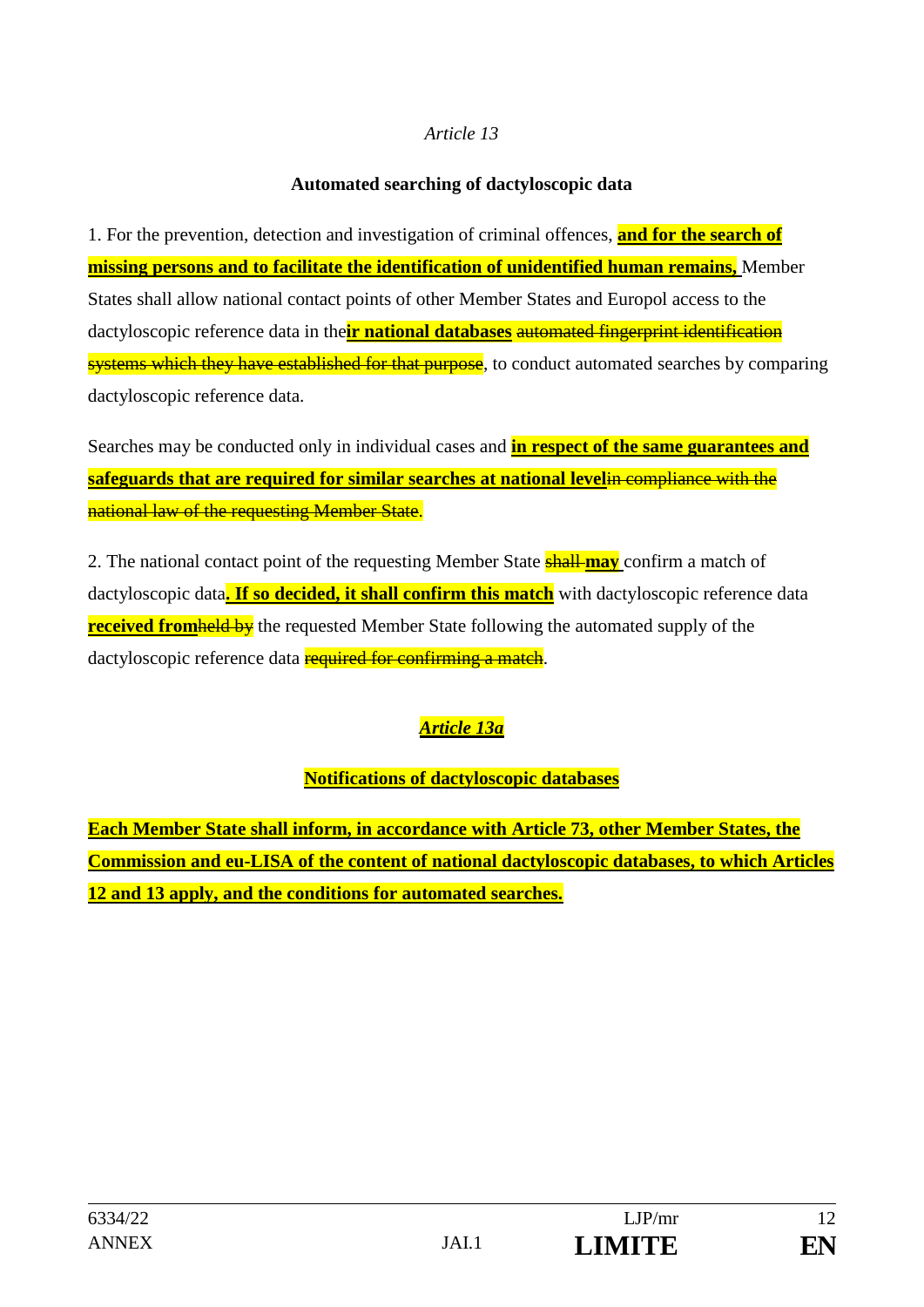#### **Reference numbers for dactyloscopic data**

The reference numbers for dactyloscopic data shall be the combination of the following:

(a) a reference number allowing Member States, in the case of a match, to retrieve further data and other information in their databases referred to in Article 12 in order to supply it to one, several or all of the other Member States in accordance with Articles 47 and 48**, or to Europol in accordance with Article 50(6)**;

# **(a bis) a reference number allowing Europol, in case of a match, to retrieve further data and other information referred to in Article 49(1) in order to supply it to one, several or all of the other Member States in accordance with Articles 49(2);**

(b) a code to indicate the Member State which holds the dactyloscopic data.

### *Article 15*

### **Principles for the exchange of dactyloscopic data**

1. The digitalisation of dactyloscopic data and their transmission to the other Member States shall be carried out in accordance with **European or international standards**a uniform data format. The Commission shall adopt implementing acts to specify the uniform data format **the relevant European or international standards for dactyloscopic data exchange that shall be used by Member States. Those implementing acts shall be adopted** in accordance with the procedure referred to in Article 76(2) .

2. Each Member State shall ensure that the dactyloscopic data it transmits are of sufficient quality for a**utomated** comparison by the automated fingerprint identification systems. **A minimum quality standard shall be established to allow for comparison of dactyloscopic data. The Commission shall adopt implementing acts to specify that minimum quality standard. Those implementing acts shall be adopted in accordance with the procedure referred to in Article 76(2).**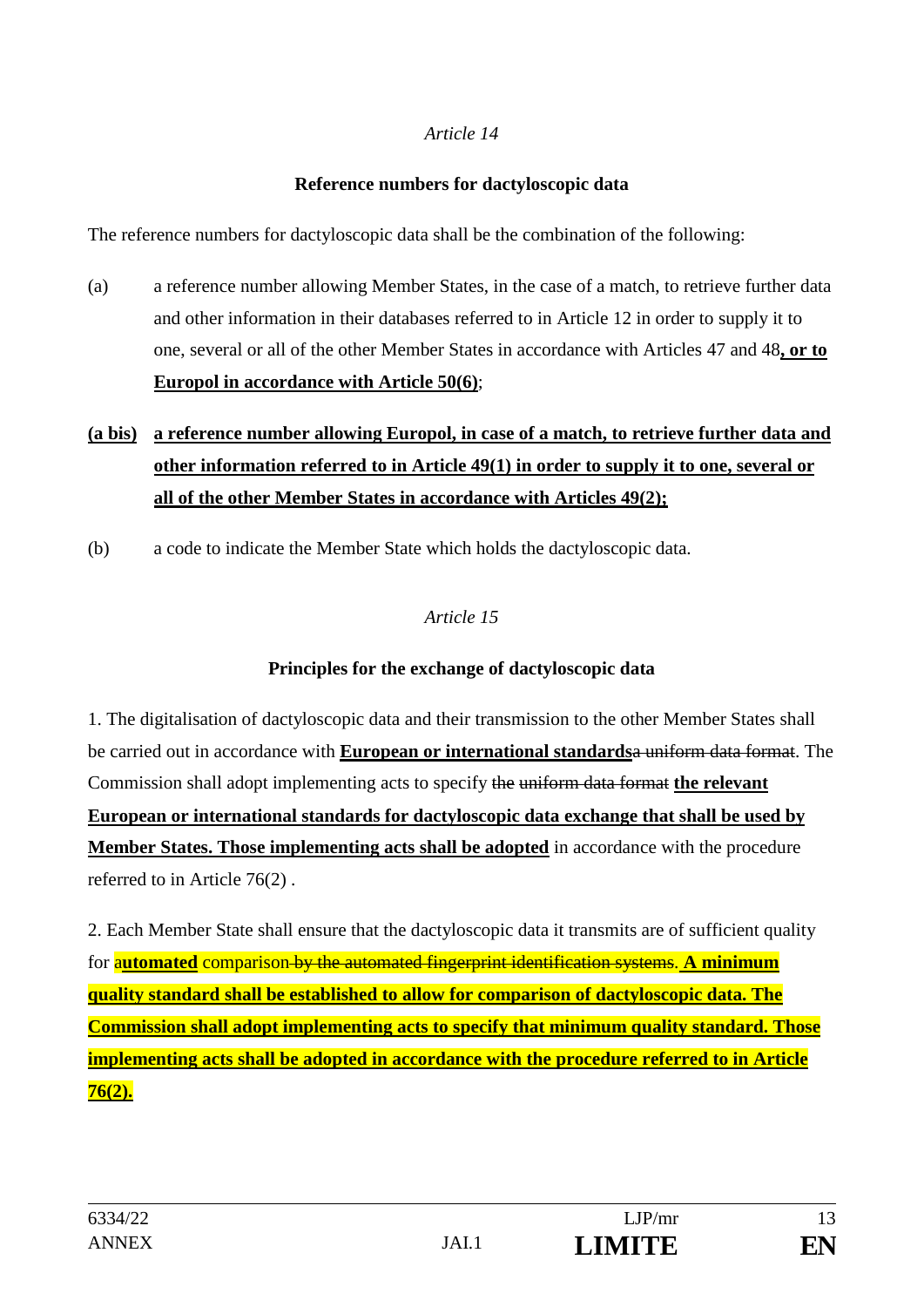3. Member States shall take appropriate measures to ensure the confidentiality and integrity of dactyloscopic data being sent to other Member States, including their encryption.

4. The Commission shall adopt implementing acts to specify the relevant existing standards for dactyloscopic data exchange that are to be used by Member States. Those implementing acts shall be adopted in accordance with the procedure referred to in Article 76(2).

#### *Article 16*

#### **Search capacities for dactyloscopic data**

1. Each Member State shall ensure that its search requests do not exceed the search capacities specified by the requested Member State **to ensure national system readiness and avoid overloading of national systems**.

Member States shall inform **other Member States,** the Commission and eu-LISA in accordance with Article 79(8) and (10) about their maximum search capacities per day for dactyloscopic data of identified persons and for dactyloscopic data of persons not yet identified. **Those search capacities can be changed by Member States at any time including in case of urgency.**

2. The Commission shall adopt implementing acts to specify the maximum numbers of candidates accepted for comparison per transmission **as well as the distribution of unused search capacities between Member States** in accordance with the procedure referred to in Article 76(2).

### *Article 17*

### **Rules for requests and answers regarding dactyloscopic data**

1. A request for an automated search shall include only the following information:

- (a) the code of the requesting Member State;
- (b) the date, time and indication number of the request;
- (c) the dactyloscopic data and their reference numbers referred to in Article 14.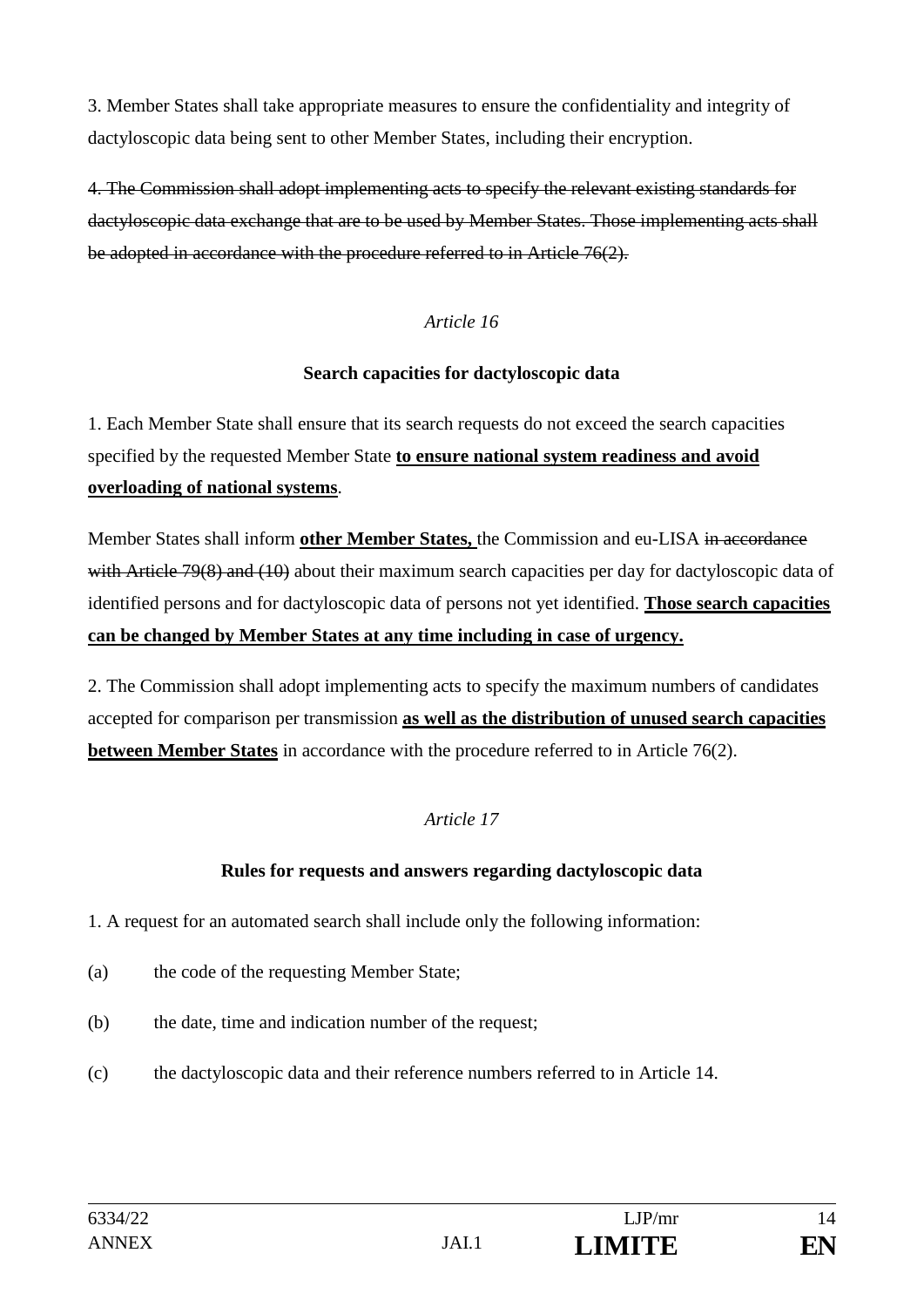2. The answer to the request referred to in paragraph 1 shall contain only the following information:

- (a) an indication as to whether there were one or more matches or no matches:
- (b) the date, time and indication number of the request;
- (c) the date, time and indication number of the answer;
- (d) the codes of the requesting and requested Member States;
- (e) the reference numbers of the dactyloscopic data from the requesting and requested Member States;
- (f) the matching dactyloscopic data.

**3. Member States shall ensure that requests are consistent with notifications sent pursuant to Article 13a. Those notifications shall be reproduced in the practical handbook referred to in Article 78.**

### SECTION 3

### **Vehicle registration data**

### *Article 18*

### **Automated searching of vehicle registration data**

1. For the prevention, detection and investigation of criminal offences, Member States shall allow national contact points of other Member States and Europol access to the following national vehicle registration data, to conduct automated searches in individual cases:

(a) data relating to owners**, holders** or operators;

(b) data relating to vehicles.

2. Searches may be conducted only with a full chassis number or a full registration number.

3. Searches may be conducted only in compliance with the national law of the requesting Member State.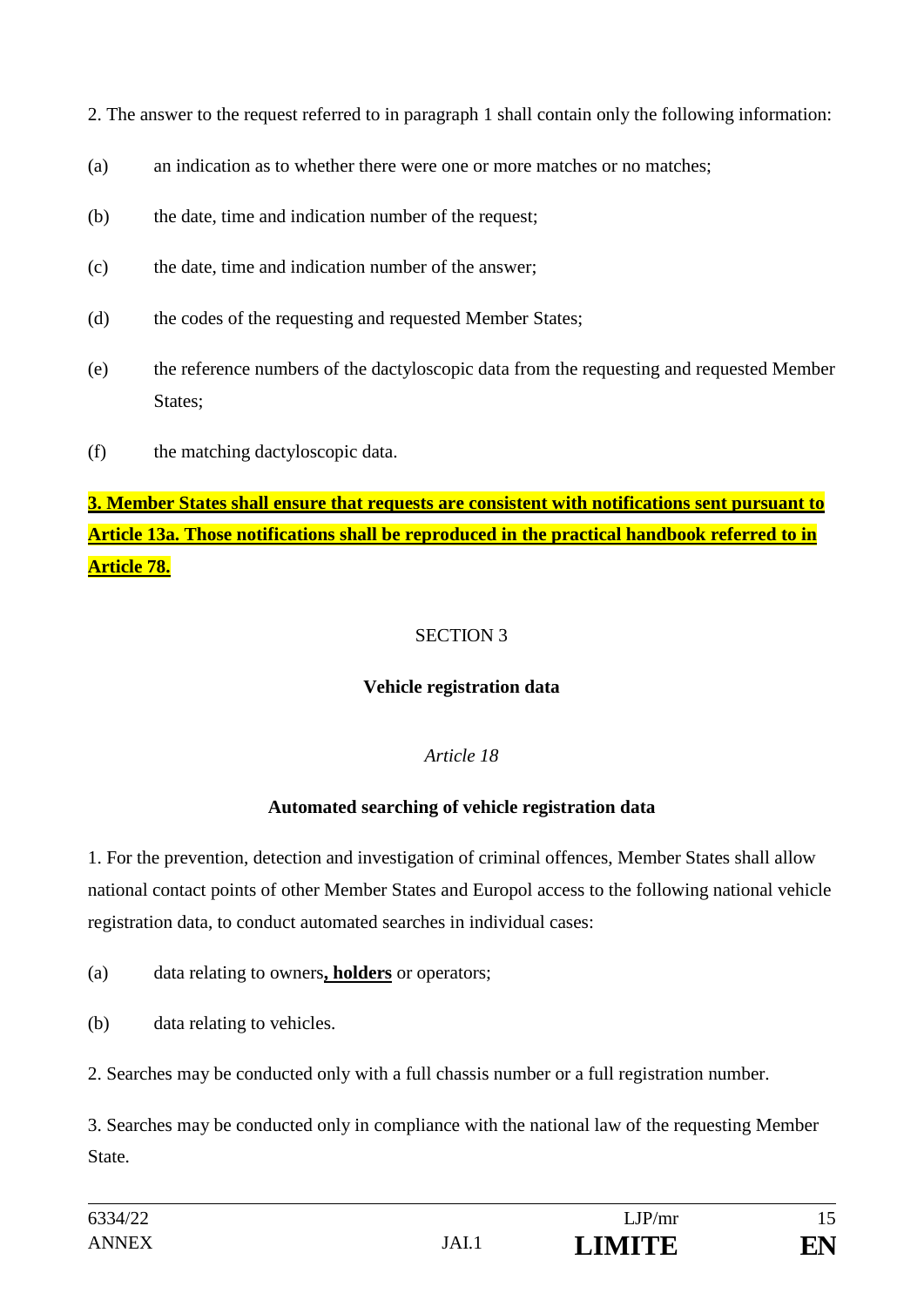### **Principles of automated searching of vehicle registration data**

1. For automated searching of vehicle registration data Member States shall use the European Vehicle and Driving Licence Information System (Eucaris).

2. The information exchanged via Eucaris shall be transmitted in encrypted form.

3. The Commission shall adopt implementing acts to specify the data elements of the vehicle registration data to be exchanged. Those implementing acts shall be adopted in accordance with the procedure referred to in Article 76(2).

### *Article 20*

# **Keeping of logs**

1. Each Member State shall keep logs of queries that the staff of its authorities duly authorised to exchange vehicle registration data make as well as logs of queries requested by other Member States. Europol shall keep logs of queries that its duly authorised staff make.

Each Member State and Europol shall keep logs of all data processing operations concerning vehicle registration data. Those logs shall include the following:

- (a) the Member State or Union agency launching the request for a query;
- (b) the date and time of the request;
- (c) the date and time of the answer;
- (d) the national databases to which a request for a query was sent;
- (e) the national databases that provided a positive answer.

2. The logs referred to in paragraph 1 may be used only for the collection of statistics and data protection monitoring, including checking the admissibility of a query and the lawfulness of data processing, and for ensuring data security and integrity.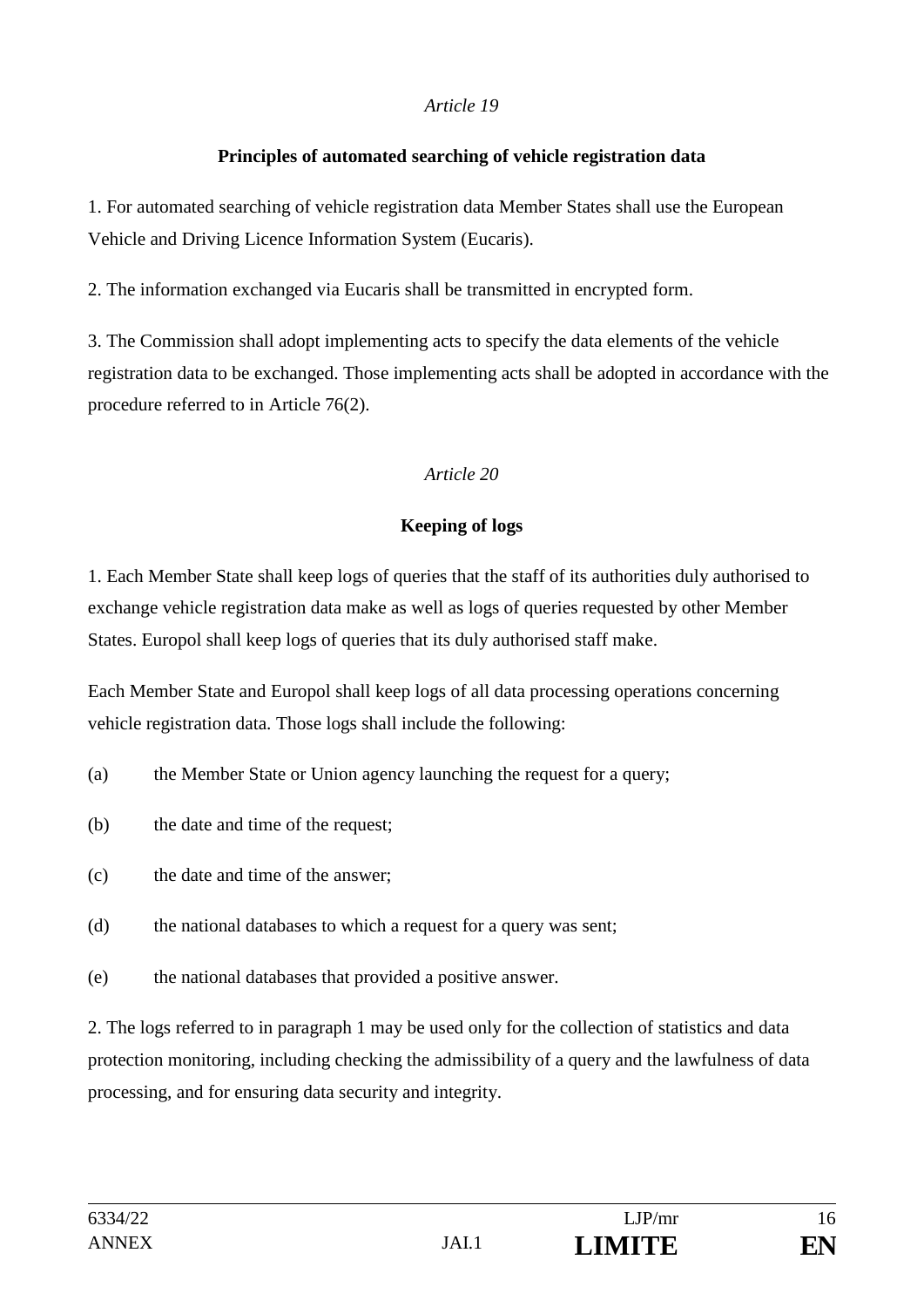Those logs shall be protected by appropriate measures against unauthorised access and erased **two** one year**s** after their creation. If, however, they are required for monitoring procedures that have already begun, they shall be erased once the monitoring procedures no longer require the logs.

3. For the purposes of data protection monitoring, including checking the admissibility of a query and the lawfulness of data processing, the data controllers shall have access to the logs for selfmonitoring as referred to in Article 56.

# **SECTION 3a**

### **Driving licence data**

### *Article 20a*

### **Automated searching of driving licence data**

**1. For the prevention, detection and investigation of criminal offences, Member States shall allow national contact points of other Member States and Europol access to driving licence data, including facial images of driving licence owner if available, to conduct automated searches in individual cases.**

**2. Searches may be conducted with the driving licence number or data relating to the driving licence owner (first name(s), family name(s), place and date of birth).**

**3. Searches may be conducted only in compliance with the national law of the requesting Member State.**

# *Article 20b*

# **Principles of automated searching of driving licence data**

**1. For automated searching of driving licence data, Member States shall use the European Vehicle and Driving Licence Information System (Eucaris).**

**2. The information exchanged via Eucaris shall be transmitted in encrypted form.**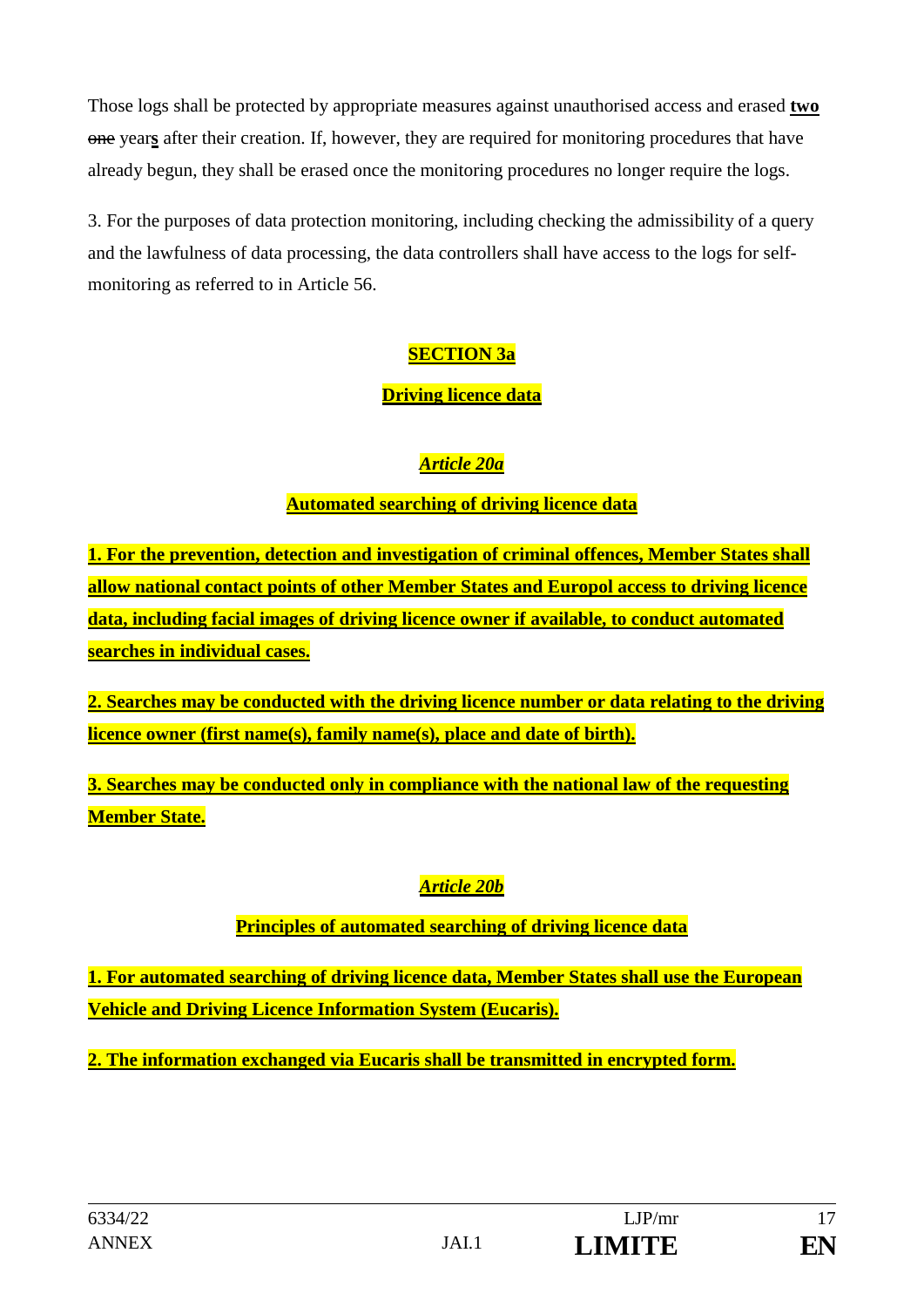**3. The Commission shall adopt implementing acts to specify the data elements of the driving licence data to be exchanged. Those implementing acts shall be adopted in accordance with the procedure referred to in Article 76(2).**

# *Article 20c*

# **Keeping of logs**

**1. Each Member State shall keep logs of queries that the staff of its authorities duly authorised to exchange driving licence data make as well as logs of queries requested by other Member States. Europol shall keep logs of queries that its duly authorised staff make.**

**Each Member State and Europol shall keep logs of all data processing operations concerning driving licence data. Those logs shall include the following:** 

**(a) the Member State or Union agency launching the request for a query;** 

**(b) the date and time of the request;**

**(c) the date and time of the answer;**

**(d) the national databases to which a request for a query was sent;** 

**(e) the national databases that provided a positive answer.**

**2. The logs referred to in paragraph 1 may be used only for the collection of statistics and data protection monitoring, including checking the admissibility of a query and the lawfulness of data processing, and for ensuring data security and integrity.** 

**Those logs shall be protected by appropriate measures against unauthorised access and erased two years after their creation. If, however, they are required for monitoring procedures that have already begun, they shall be erased once the monitoring procedures no longer require the logs.**

**3. For the purposes of data protection monitoring, including checking the admissibility of a query and the lawfulness of data processing, the data controllers shall have access to the logs for self-monitoring as referred to in Article 56.**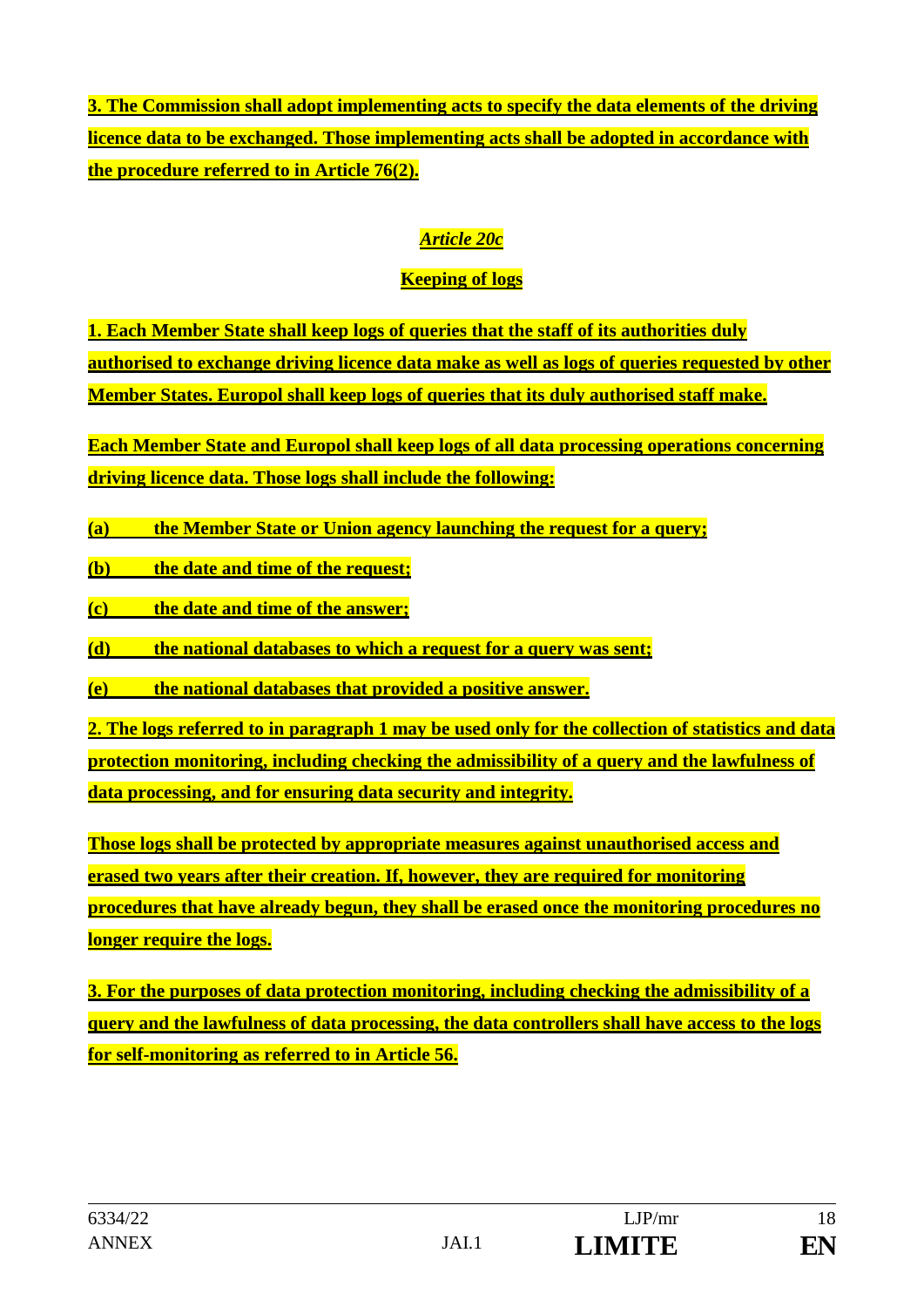### SECTION 4

### **Facial images**

### *Article 21*

### **Facial images reference data**

1. Member States shall ensure the availability of facial images **reference data** from their national database(s) established for the prevention, detection and investigation of criminal offences. Those data shall only include facial images and the reference number referred to in Article 23, and shall indicate whether the facial images are attributed to an individual or not.

**2. Facial images reference data**Member States shall not **contain**make available in this context any **additional** data from which an individual can be directly identified.

**3**2. Facial images **reference data** which are not attributed to any individual (unidentified facial images) **shall**must be recognisable as such.

### *Article 22*

### **Automated searching of facial images**

1. For the prevention, detection and investigation of criminal offences**, and for the search of missing persons and to facilitate the identification of unidentified human remains**, Member States shall allow national contact points of other Member States and Europol access to **the** facial images **reference data** stored in their national databases, to conduct automated searches **by comparing facial images reference data**.

Searches may be conducted only in individual cases and **in respect of the same guarantees and safeguards that are required for similar searches at national level**in compliance with the national law of the requesting Member State.

2. **The national contact point of the requesting Member State may confirm a match of facial images. If so decided, it shall confirm this match with facial images reference data received from the requested Member State following the automated supply of the facial images reference data.**The requesting Member State shall receive a list composed of matches concerning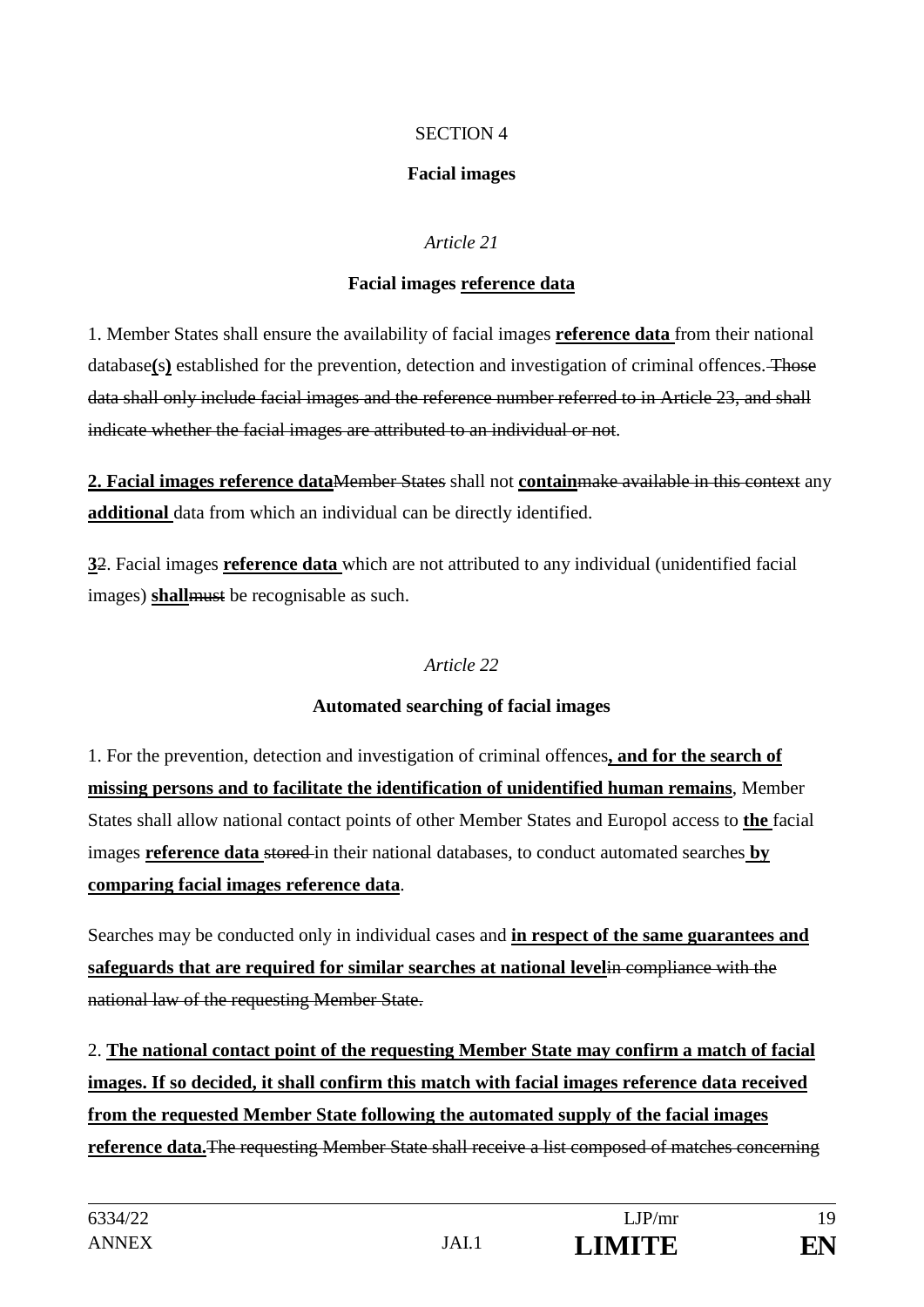likely candidates. That Member State shall review the list to determine the existence of a confirmed match.

3. A minimum quality standard shall be established to allow for search and comparison of facial images. The Commission shall adopt implementing acts to specify that minimum quality standard. Those implementing acts shall be adopted in accordance with the procedure referred to in Article  $76(2)$ .

### *Article 22a*

### **Notifications of facial images databases**

# **Each Member State shall inform, in accordance with Article 73, other Member States, the Commission and eu-LISA of the content of national facial images databases, to which Articles 21 and 22 apply, and the conditions for automated searches.**

### *Article 23*

### **Reference numbers for facial images**

The reference numbers for facial images shall be the combination of the following:

(a) a reference number allowing Member States, in case of a match, to retrieve further data and other information in their databases referred to in Article 21 in order to supply it to one, several or all of the other Member States in accordance with Articles 47 and 48;**, or to Europol in accordance with Article 50(6);**

#### **(a bis) a reference number allowing Europol, in case of a match, to retrieve further data and other information referred to in Article 49(1) in order to supply it to one, several or all of the other Member States in accordance with Articles 49(2)**

(b) a code to indicate the Member State which holds the facial images.

# *Article 23a*

### **Principles for the exchange of facial images**

**1. The digitalisation of facial images and their transmission to the other Member States shall be carried out in accordance with European or international standards. The Commission shall adopt implementing acts to specify the relevant European or international standards for facial images exchange that shall be used by Member States. Those implementing acts shall be adopted in accordance with the procedure referred to in Article 76(2).**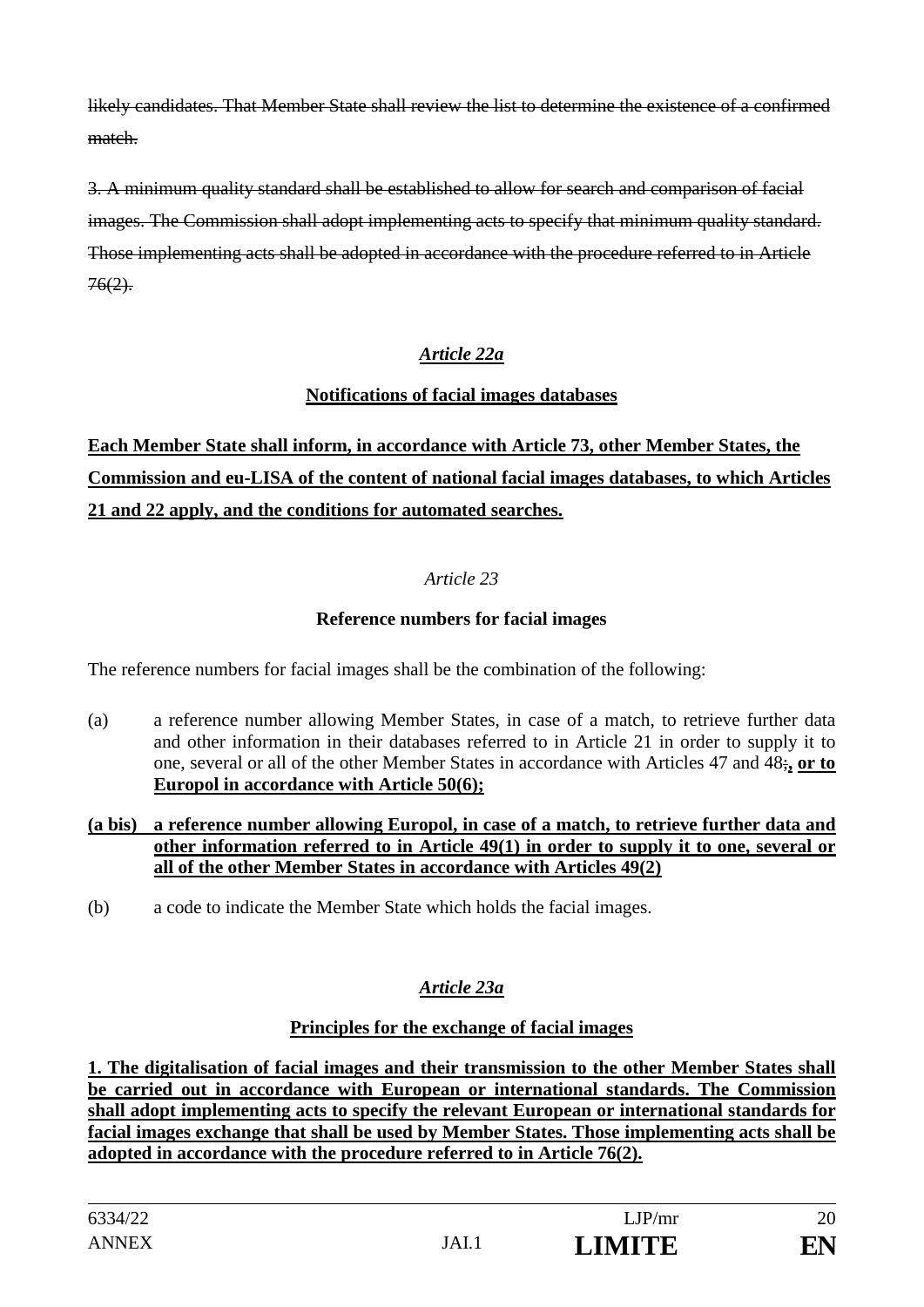**2. Each Member State shall ensure that the facial images it transmits are of sufficient quality for automated comparison. A minimum quality standard shall be established to allow for comparison of facial images. The Commission shall adopt implementing acts to specify that minimum quality standard. Those implementing acts shall be adopted in accordance with the procedure referred to in Article 76(2).**

**3. Member States shall take appropriate measures to ensure the confidentiality and integrity of facial images being sent to other Member States, including their encryption.**

### *Article 23b*

### **Search capacities for facial images**

**1. Each Member State shall ensure that its search requests do not exceed the search capacities specified by the requested Member State to ensure national system readiness and avoid overloading of national systems.** 

**Member States shall inform other Member States, the Commission and eu-LISA about their maximum search capacities per day for facial images exchanges. Those search capacities can be changed by Member States at any time including in case of urgency.**

**2. The Commission shall adopt implementing acts to specify the maximum numbers of candidates accepted for comparison per transmission as well as the distribution of unused search capacities between Member States in accordance with the procedure referred to in Article 76(2).**

### *Article 24*

### **Rules for requests and answers regarding facial images**

1. A request for an automated search shall include only the following information:

- (a) the code of the requesting Member State;
- (b) the date, time and indication number of the request;
- (c) the facial images and their reference numbers referred to in Article 23.
- 2. The answer to the request referred to in paragraph 1 shall contain only the following information:
- (a) an indication as to whether there were one or more matches or no matches;
- (b) the date, time and indication number of the request;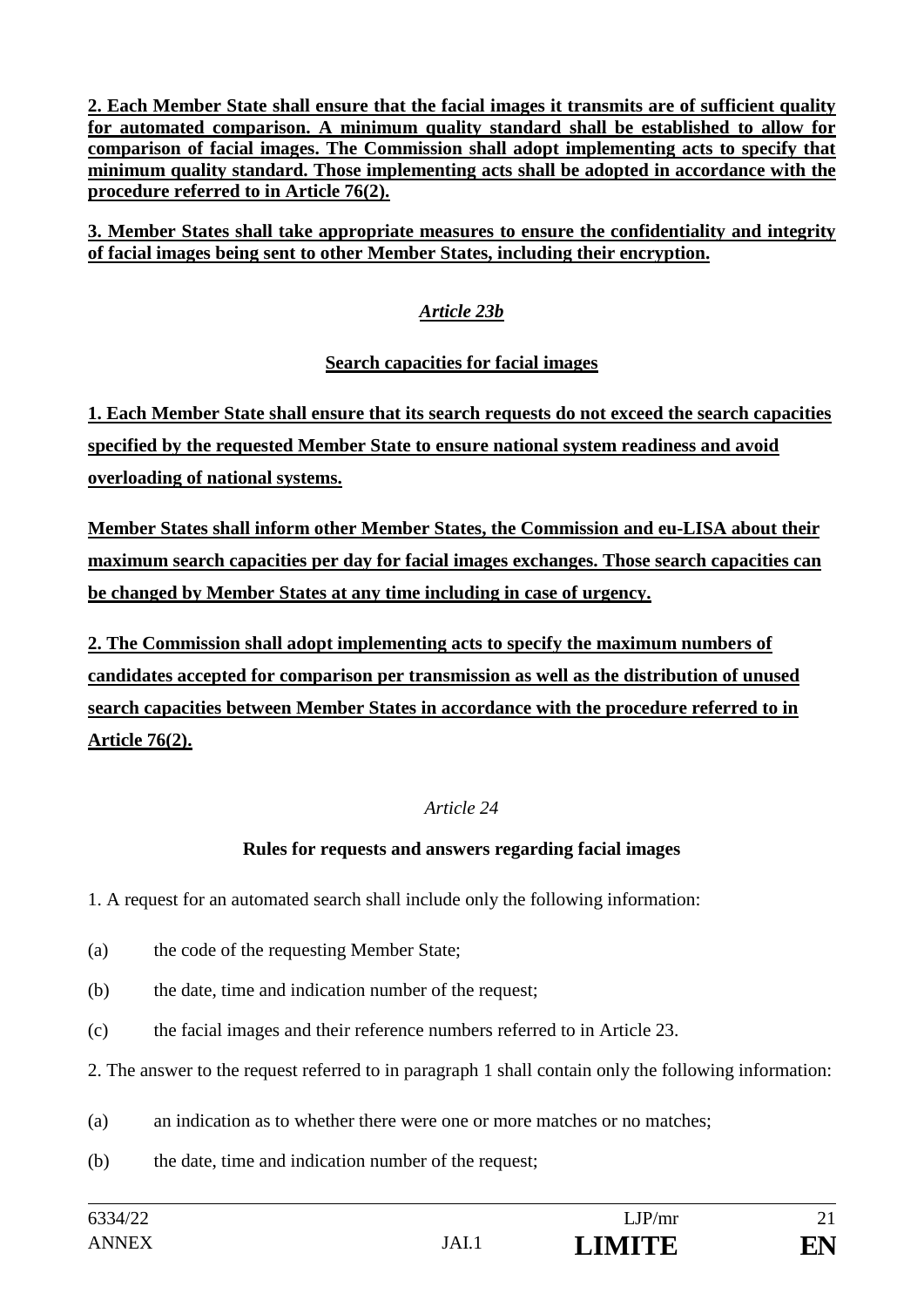- (c) the date, time and indication number of the answer;
- (d) the codes of the requesting and requested Member States;
- (e) the reference numbers of the facial images from the requesting and requested Member States;
- (f) the matching facial images.

# **3. Member States shall ensure that requests are consistent with notifications sent pursuant to Article 22a. Those notifications shall be reproduced in the practical handbook referred to in Article 78.**

### SECTION 5

### **Police records**

### *Article 25*

#### **Police records**

1. Member States may decide to participate in the automated exchange of police records. Member States participating in the automated exchange of police records shall ensure the availability of biographical data of suspects and criminals **convicted persons** from their national police records indexes**, based on their national databases** established for the **prevention, detection and**  investigation of criminal offences. This set of data<del>, if available,</del> shall contain the following data, if **available**:

- (a) first name(s);
- (b) family name(s);
- (c) **previously used name(s) and** alias(es);
- (d) date of birth;
- (e) nationality or nationalities;
- (f) place and country of birth;
- (g) gender.

2. The data referred to in paragraph 1, points (a), (b), **and** (c), (e) and (f) shall be pseudonymised.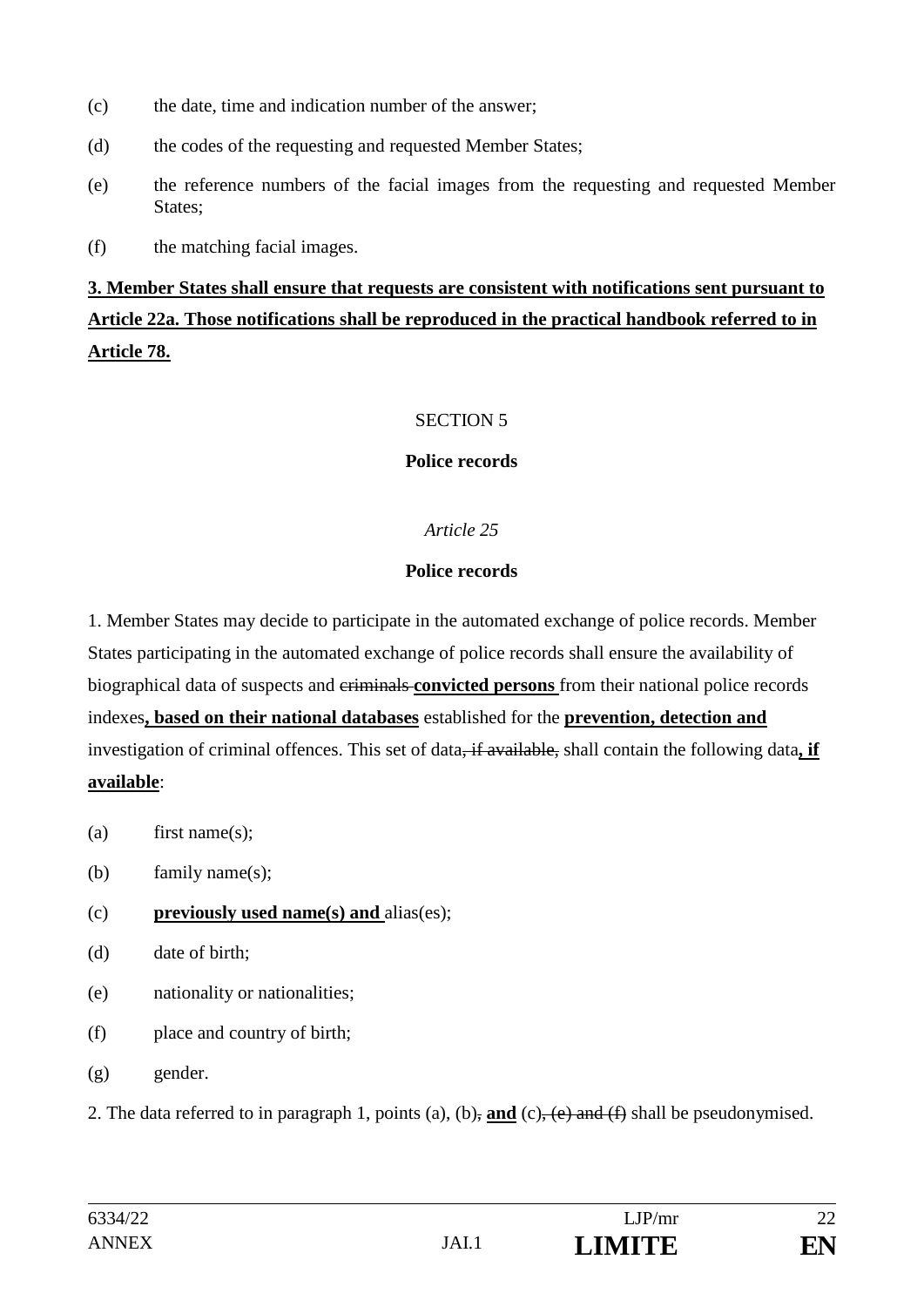### **Automated searching of police records**

1. For the **prevention, detection and** investigation of criminal offences **and for the search of missing persons and to facilitate the identification of unidentified human remains**, Member States **participating in the automated exchange of police records** shall allow national contact points of other Member States and Europol access to data from their national police records indexes, to conduct automated searches.

Searches may be conducted only in individual cases and **in respect of the same guarantees and safeguards that are required for similar searches at national level**in compliance with the national law of the requesting Member State.

2. The requesting Member State shall receive the **in an automated manner the** list of matches with an indication of the quality of the matches.

The requesting Member State shall also be informed about the Member State whose database contains data that resulted in the match.

### *Article 26a*

### **Notifications about databases used for police records exchanges**

**Each Member State shall inform, in accordance with Article 73, other Member States, the Commission and Europol, of their national databases used for establishing their national police records indexes, to which Articles 25 and 26 apply, and the conditions for automated searches.**

### *Article 27*

### **Reference numbers for police records**

The reference numbers for police records shall be the combination of the following:

- (a) a reference number allowing Member States, in the case of a match, to retrieve personal data and other information in their indexes referred to in Article 25 in order to supply it to one, several or all of the Member States in accordance with Articles 47 and 48;**, or to Europol in accordance with Article 50(6);**
- (b) a code to indicate the Member State which holds the police records.

| 6334/22      |       | LJP/mr        | 23 |
|--------------|-------|---------------|----|
| <b>ANNEX</b> | JAI.1 | <b>LIMITE</b> | ĒΝ |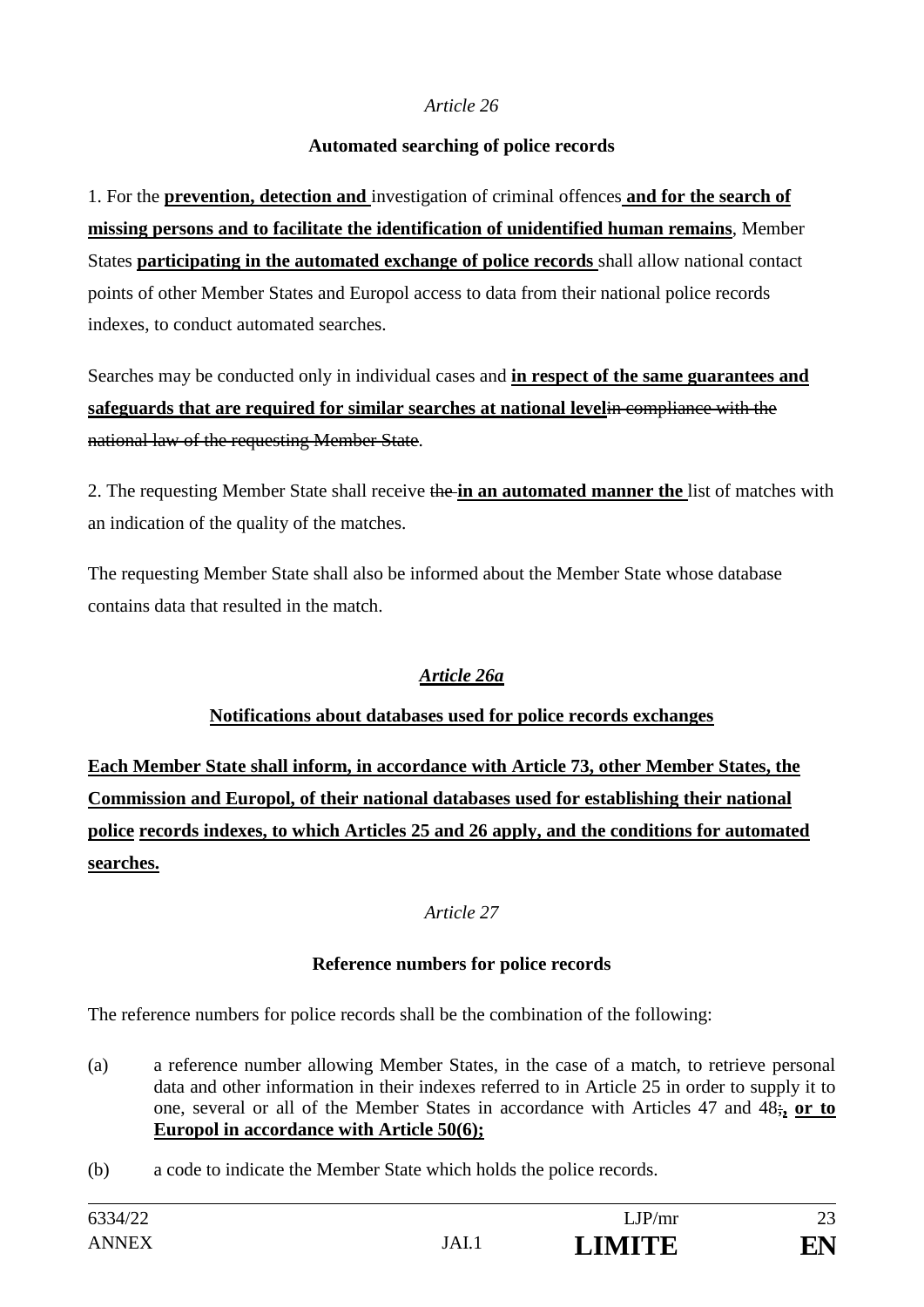### **Rules for requests and answers regarding police records**

- 1. A request for an automated search shall include only the following information:
- (a) the code of the requesting Member State;
- (b) the date, time and indication number of the request;
- (c) the **data referred to in Article 25 as far as available** police records and their reference numbers referred to in Article 27.
- 2. The answer to the request referred to in paragraph 1 shall contain only the following information:
- (a) an indication as to whether there were one or more matches or no matches;
- (b) the date, time and indication number of the request;
- (c) the date, time and indication number of the answer;
- (d) the codes of the requesting and requested Member States;
- (e) the reference numbers of the police records from the requested Member States.

# **3. Member States shall ensure that requests are consistent with notifications sent pursuant to Article 26a. Those notifications shall be reproduced in the practical handbook referred to in Article 78.**

### SECTION 6

### **Common provisions**

### *Article 29*

### **National contact points**

Each Member State shall designate a **one or more** national contact point**s**.

The national contact points shall be responsible for supplying the data referred to in Articles 6, 7, 13, 18, 22 and 26.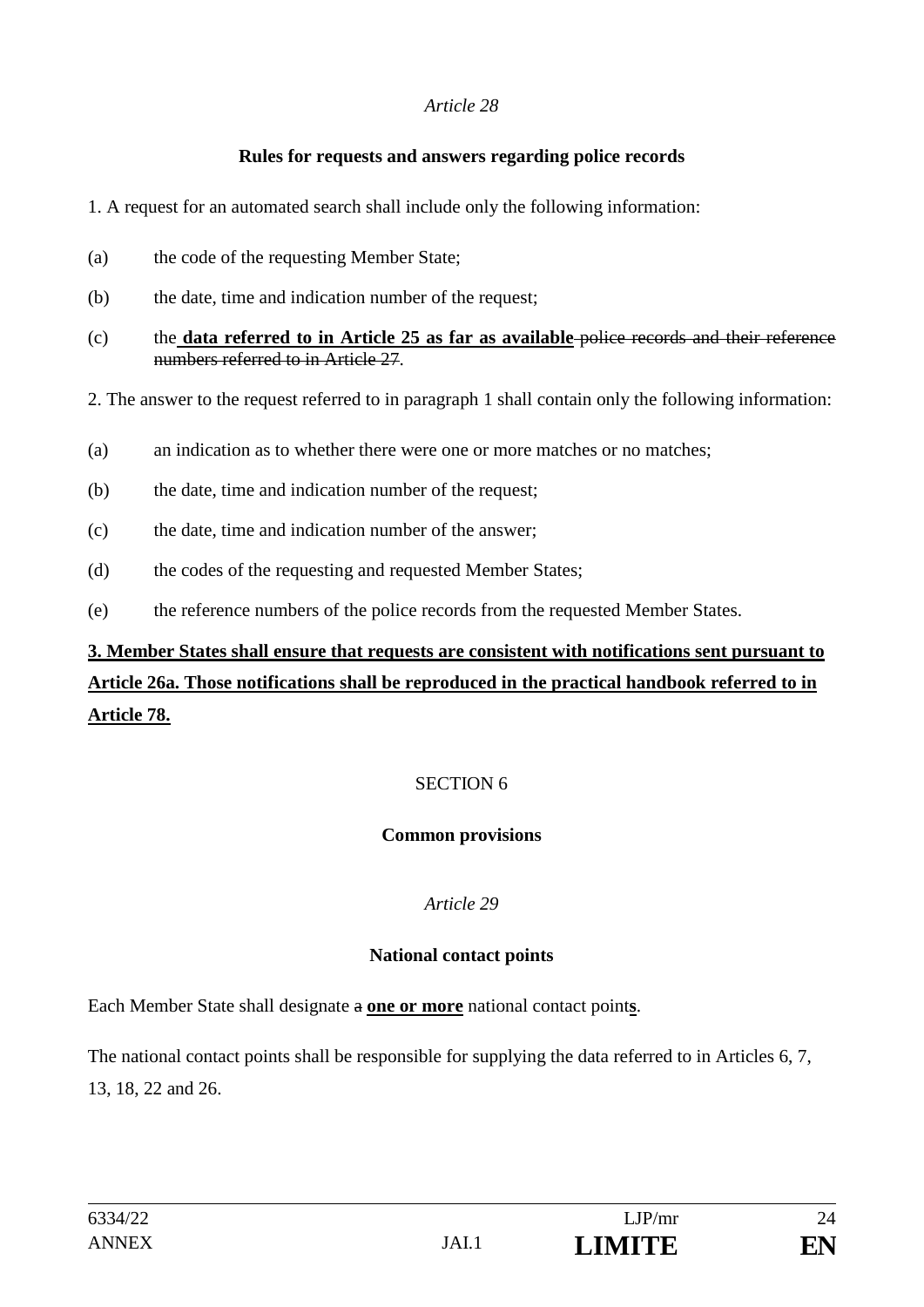#### **Implementing measures**

The Commission shall adopt implementing acts to specify the technical arrangements for the procedures set out in Articles 6, 7, 13, 18, 22 and 26. Those implementing acts shall be adopted in accordance with the procedure referred to in Article 76(2).

### *Article 31*

### **Technical specifications**

Member States and Europol shall observe common technical specifications in connection with all requests and answers related to searches and comparisons of DNA profiles, dactyloscopic data, vehicle registration data, facial images and police records. The Commission shall adopt implementing acts to specify these technical specifications in accordance with the procedure referred to in Article 76(2).

### *Article 32*

### **Availability of automated data exchange at national level**

1. Member States shall take all necessary measures to ensure that automated searching or comparison of DNA profiles, dactyloscopic data, vehicle registration data, facial images and police records is possible 24 hours a day and seven days a week.

2. National contact points shall immediately inform each other, the Commission, Europol and eu-LISA of **any** the technical fault causing unavailability of the automated data exchange.

National contact points shall agree on temporary alternative information exchange arrangements in accordance with the applicable Union law and national legislation.

3. National contact points shall re-establish the automated data exchange without delay.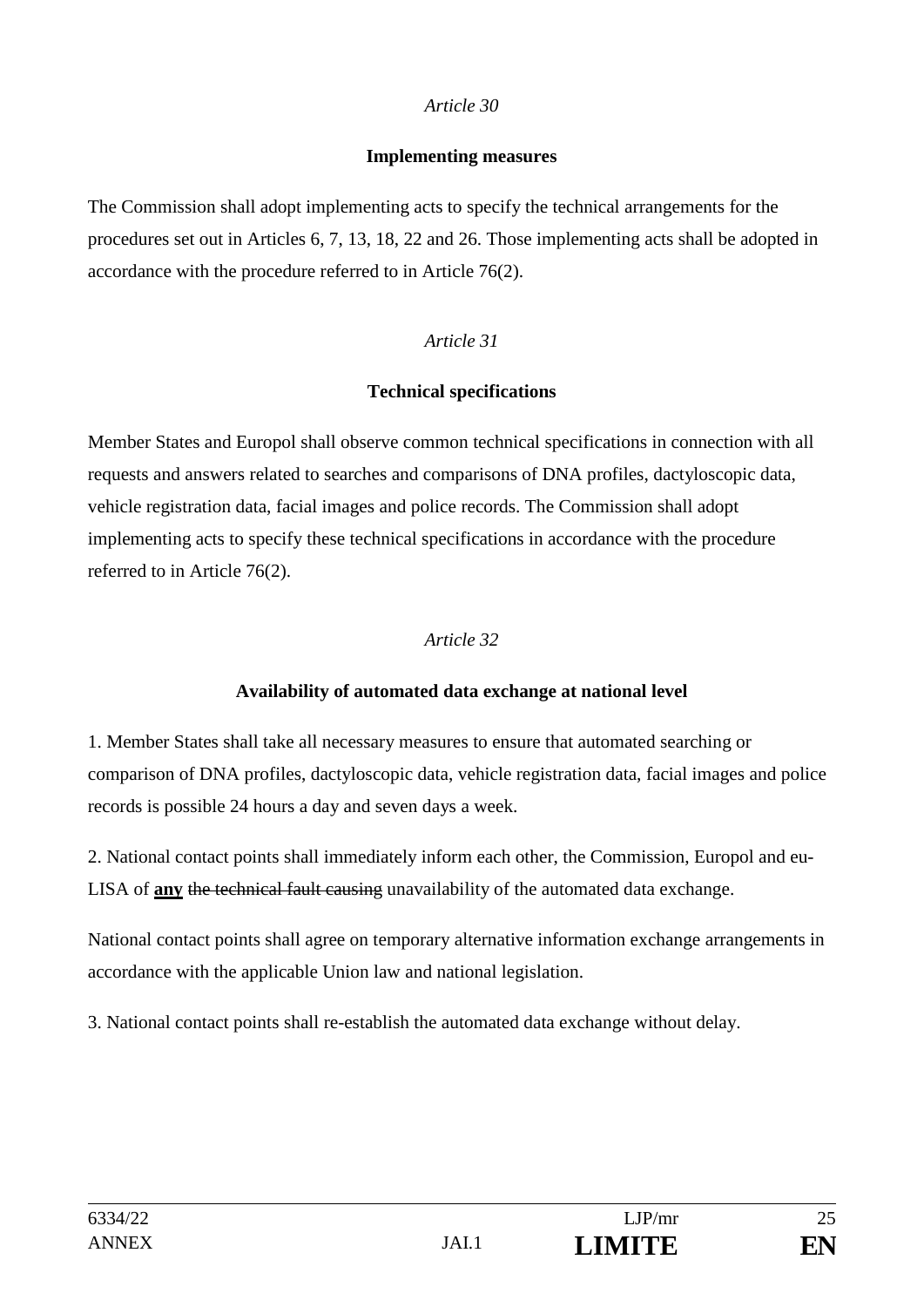#### **Justification for the processing of data**

1. Each Member State shall keep a justification of the queries that its competent authorities make.

Europol shall keep a justification of the queries it makes.

2. The justification referred to in paragraph 1 shall include:

- (a) the purpose of the query, including a reference to the specific case or investigation;
- (b) an indication on whether the query concerns a suspect or a perpetrator of a criminal offence;
- (c) an indication on whether the query aims to identify an unknown person or obtain more data on a known person.

3. The justifications referred to in paragraph 2 **shall be traceable to the logs stored in accordance with articles 20, 40 and 45, and** shall only be used for data protection monitoring, including checking the admissibility of a query and the lawfulness of data processing, and for ensuring data security and integrity.

Those justifications shall be protected by appropriate measures against unauthorised access and erased **two** one year**s** after their creation. If, however, they are required for monitoring procedures that have already begun, they shall be erased once the monitoring procedures no longer require the justification.

4. For the purposes of data protection monitoring, including checking the admissibility of a query and the lawfulness of data processing, the data controllers shall have access to those justifications for self-monitoring as referred to in Article 56.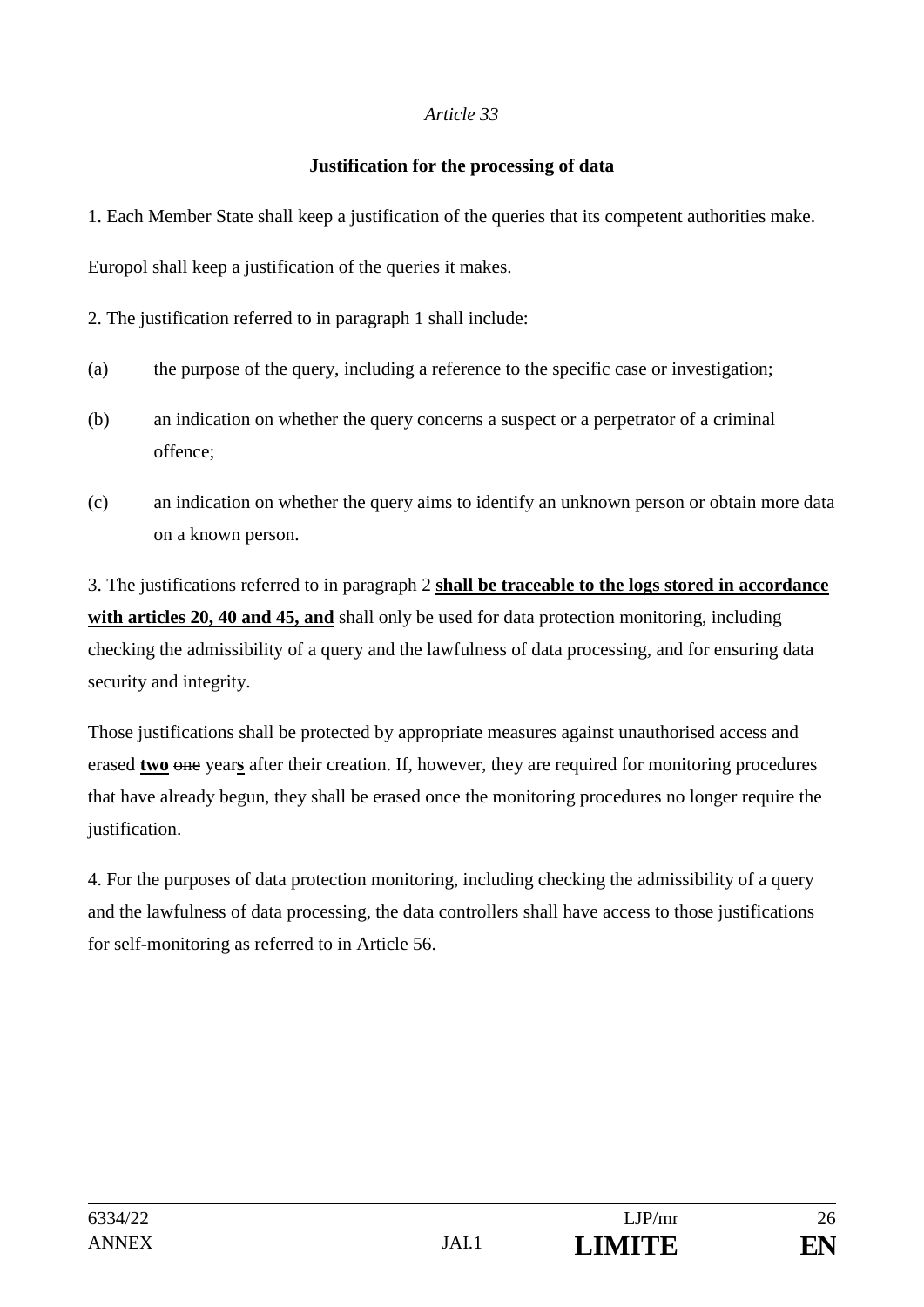#### **Use of the universal message format**

1. The universal message format (UMF) standard **as referred to in Article 38 of Regulation (EU) 2019/817 and in Article 38 of Regulation (EU) 2019/818** shall be used in the development of the router referred to in Article 35 and EPRIS.

2. Any automated exchange of data in accordance with this Regulation shall use the UMF standard.

### CHAPTER 3

### **ARCHITECTURE**

### SECTION 1

### **Router**

### *Article 35*

### **The router**

1. A router is established for the purposes of facilitating the establishment of connections between Member States and with Europol for querying with **and**, retrieving **biometric data and alphanumeric data,** and scoring biometric data in accordance with this Regulation.

2. The router shall be composed of:

- (a) a central infrastructure, including a search tool enabling the simultaneous querying of Member States' databases referred to in Articles 5, 12 and 21 as well as of Europol data;
- (b) a secure communication channel between the central infrastructure**,** Member States and **Europol** Union agencies that are entitled to use the router;
- (c) a secure communication infrastructure between the central infrastructure and the European Search Portal for the purposes of Article 39.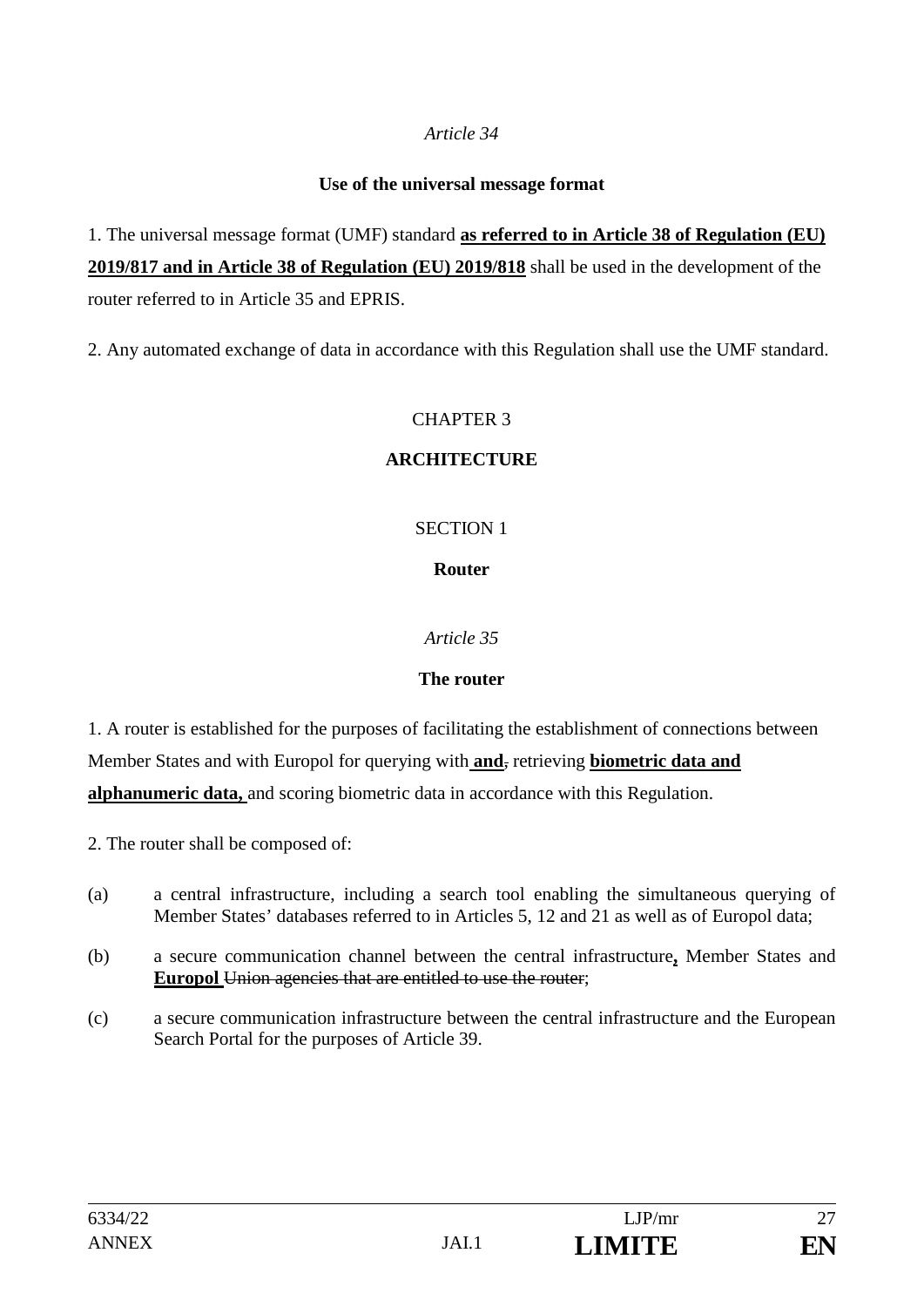#### **Use of the router**

The use of the router shall be reserved to the Member States' authorities that have access to the exchange of DNA profiles, dactyloscopic data and facial images, and Europol in accordance with this Regulation and Regulation (EU) 2016/794.

### *Article 37*

### **QueriesProcesses**

1. The router users referred to in Article 36 shall **submit to the router a** request **for** a query by submitting **with** biometric data to the router. The router shall dispatch the request for a query to the **all or specific** Member States' databases and Europol data simultaneously with the data submitted by the user and in accordance with their access rights.

2. On receiving the request for a query from the router, each requested Member State and Europol shall launch a query of their databases in an automated manner and without delay.

3. Any matches resulting from the query in each Member States' databases and Europol data shall be sent back in an automated manner to the router.

4. The router shall rank the replies in accordance with the score of the correspondence between the biometric data used for querying and the biometric data stored in the Member States' databases and Europol data.

5. The list of matching biometric data and their scores shall be returned to the router user by the router.

6. The Commission shall adopt implementing acts to specify the technical procedure for the router to query Member States' databases and Europol data, the format of the router replies and the technical rules for scoring the correspondence between biometric data. These implementing acts shall be adopted in accordance with the procedure referred to in Article 76(2).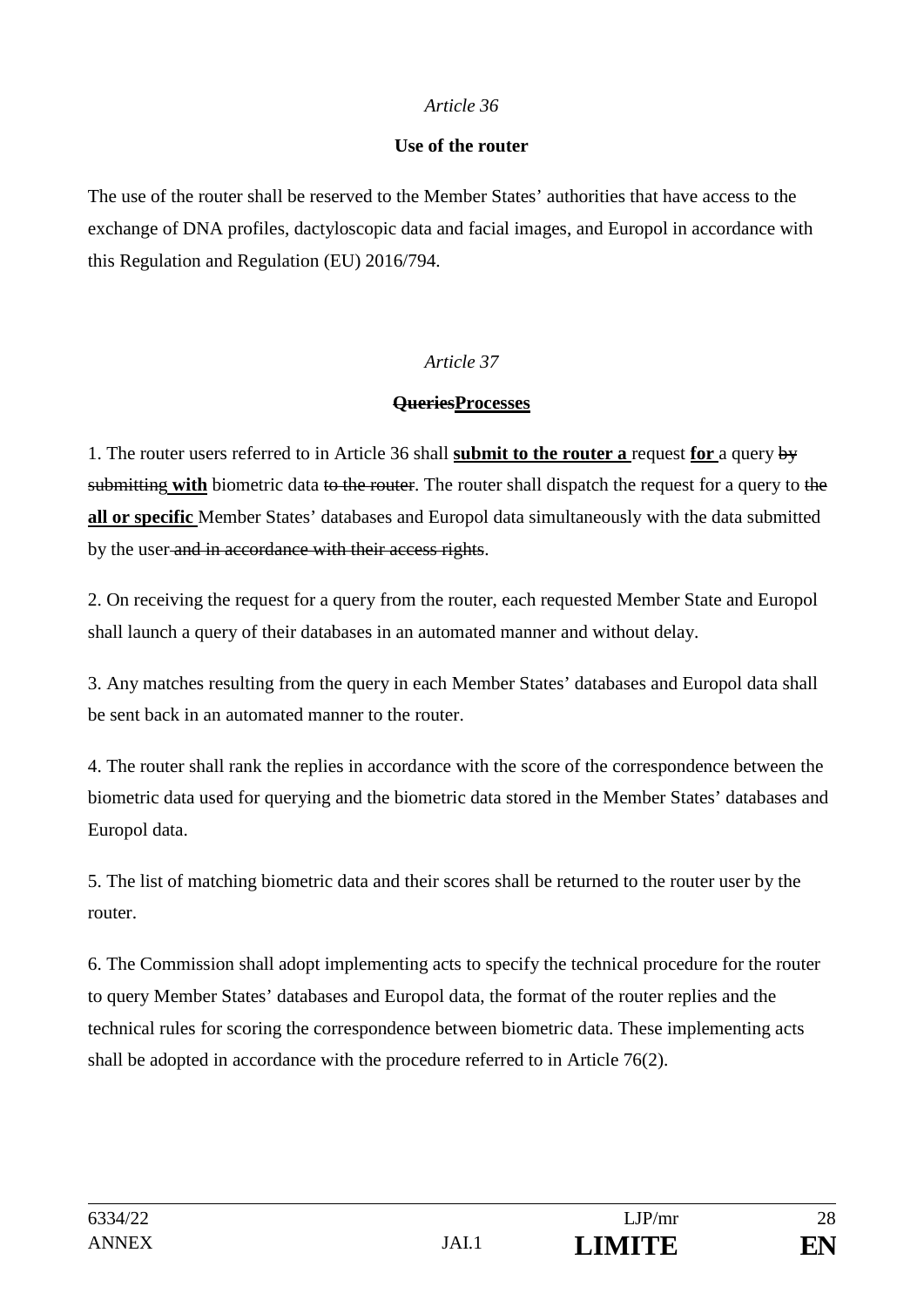### **Quality check**

The requested Member State shall check the quality of the transmitted data by means of a fully automated procedure.

Should the data be unsuitable for an automated comparison, the requested Member State shall inform the requesting Member State about it via the router without delay.

#### *Article 39*

# **Interoperability between the router and the Common Identity Repository for the purposes of law enforcement access**

1. The router users referred to in Article 36 may launch a query to Member States' databases and Europol data simultaneously with a query to the Common Identity Repository where the relevant conditions under Union law are fulfilled and in accordance with their access rights. For this purpose, the router shall query the Common Identity Repository via the European Search Portal.

2. Queries to the Common Identity Repository for law enforcement purposes shall be carried out in accordance with Article 22 of Regulation (EU) 2019/817 and Article 22 of Regulation (EU) 2019/818. Any result from the queries shall be transmitted via the European Search Portal.

Only designated authorities defined in Article 4, point 20, of Regulation (EU) 2019/817 and Article 4, point 20, of Regulation (EU) 2019/818 may launch these simultaneous queries.

Simultaneous queries of the Member States' databases and Europol data and the Common Identity Repository may only be launched in cases where it is likely **there is a suspicion** that data on a suspect, perpetrator or victim of a terrorist offence or other serious criminal offences as defined respectively in Article 4, points 21 and 22, of Regulation (EU) 2019/817 and Article 4, points 21 and 22, of Regulation (EU) 2019/818 are stored in the Common Identity Repository.

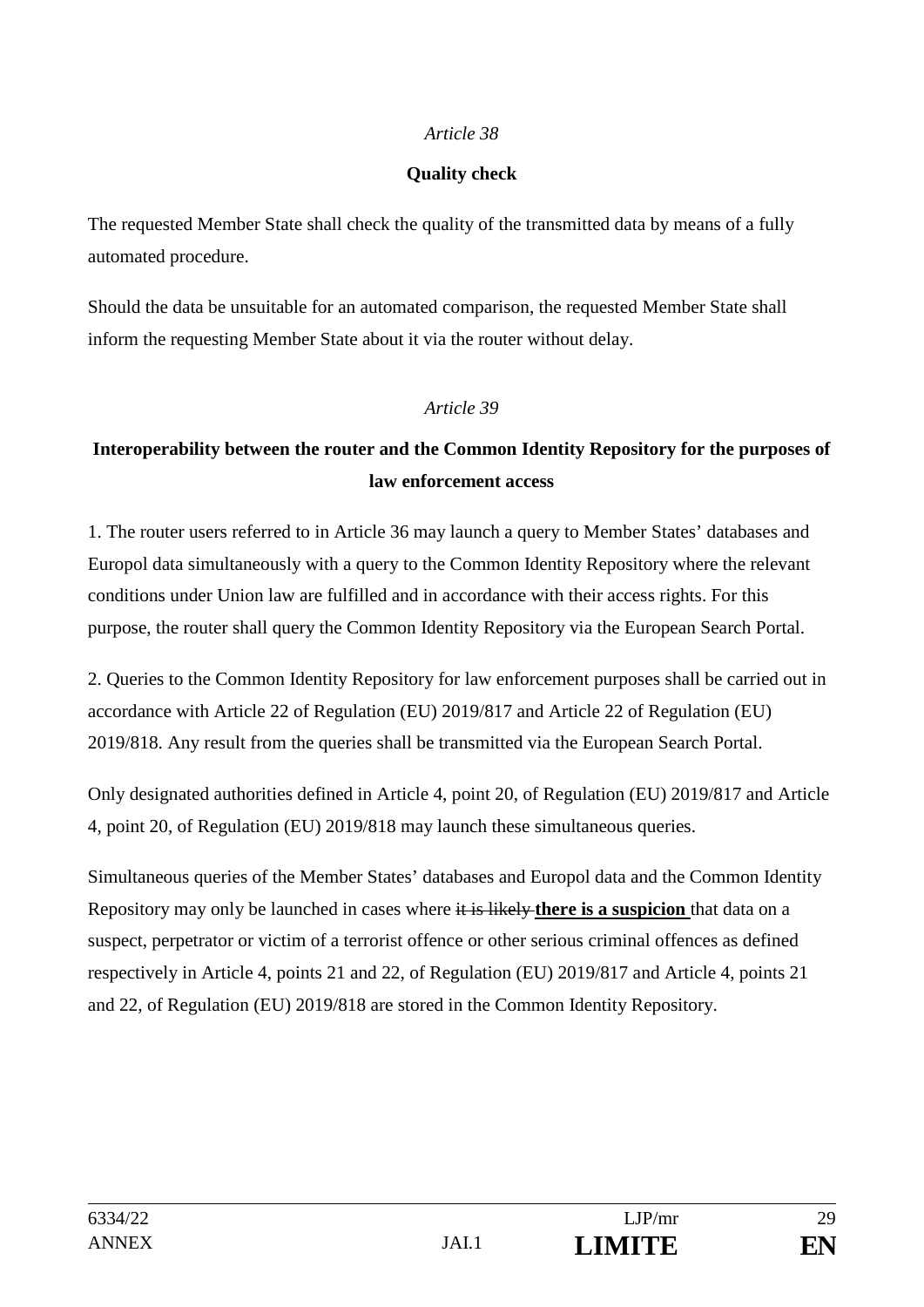### **Keeping of logs**

1. eu-LISA shall keep logs of all data processing operations in the router. Those logs shall include the following:

- (a) the Member State or Union agency launching the request for a query;
- (b) the date and time of the request;
- (c) the date and time of the answer;
- (d) the national databases or Europol data to which a request for a query was sent;
- (e) the national databases or Europol data that provided an answer;
- (f) where applicable, the fact that there was a simultaneous query to the Common Identity Repository.

2. Each Member State shall keep logs of queries that its competent authorities and the staff of those authorities duly authorised to use the router make as well as logs of queries requested by other Member States.

Europol shall keep logs of queries that its duly authorised staff make.

3. The logs referred to in paragraphs 1 and 2 may be used only for the collection of statistics and data protection monitoring, including checking the admissibility of a query and the lawfulness of data processing, and for ensuring data security and integrity.

Those logs shall be protected by appropriate measures against unauthorised access and erased one **two** year**s** after their creation. If, however, they are required for monitoring procedures that have already begun, they shall be erased once the monitoring procedures no longer require the logs.

4. For the purposes of data protection monitoring, including checking the admissibility of a query and the lawfulness of data processing, the data controllers shall have access to the logs for selfmonitoring as referred to in Article 56.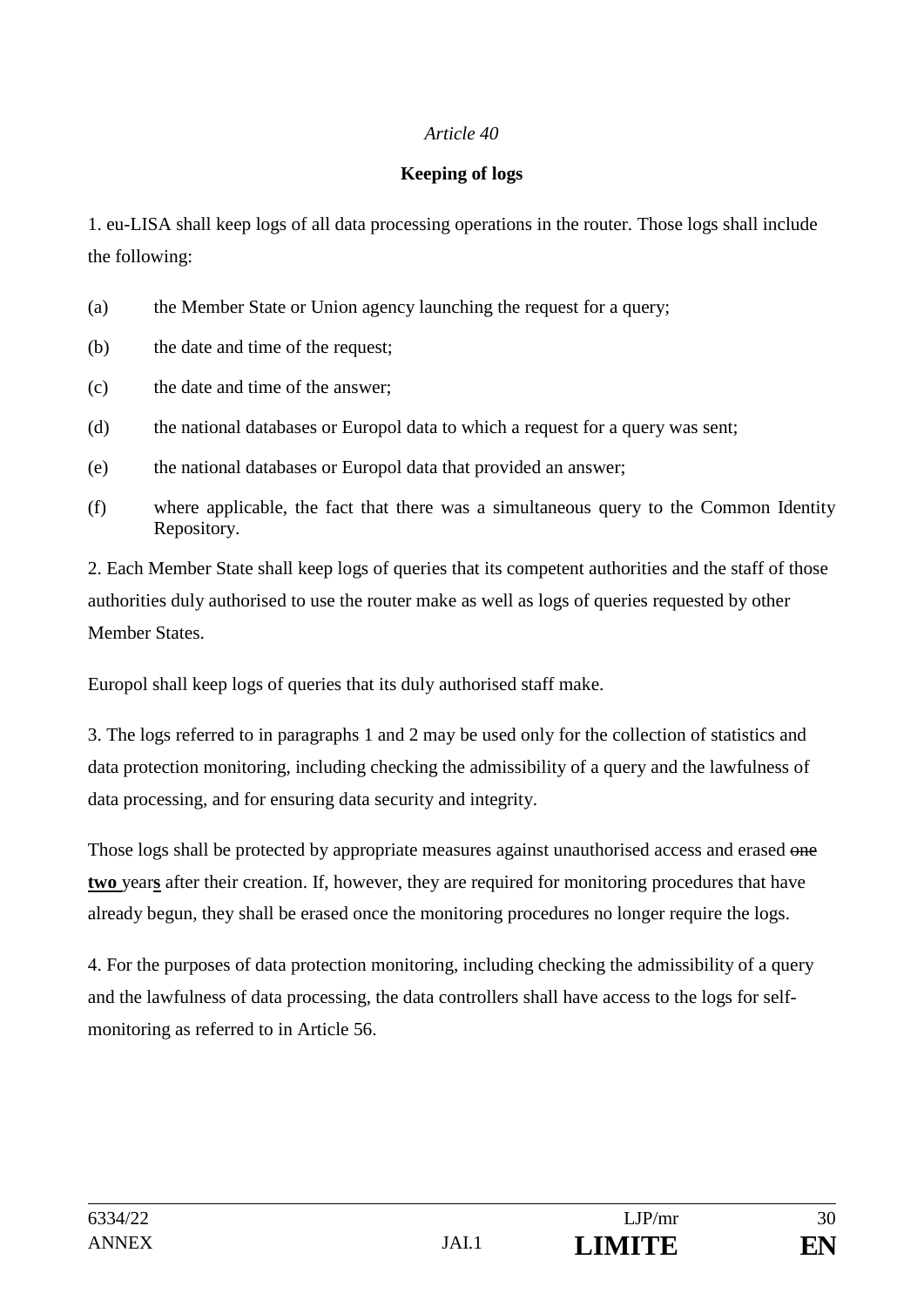#### **Notification procedures in case of technical impossibility to use the router**

1. Where it is technically impossible to use the router to query one or several national databases or Europol data because of a failure of the router, the router users **referred to in Article 36** shall be notified in an automated manner by eu-LISA. eu-LISA shall take measures to address the technical impossibility to use the router without delay.

2. Where it is technically impossible to use the router to query one or several national databases or Europol data because of a failure of the national infrastructure in a Member State, that Member State shall notify the other Member States, eu-LISA and the Commission in an automated manner. Member States **concerned** shall take measures to address the technical impossibility to use the router without delay.

3. Where it is technically impossible to use the router to query one or several national databases or Europol data because of a failure of the infrastructure of Europol, Europol shall notify the Member States, eu-LISA and the Commission in an automated manner. Europol shall take measures to address the technical impossibility to use the router without delay.

### SECTION 2

### **EPRIS**

### *Article 42*

### **EPRIS**

1. For the automated searching of police records referred to in Article 26, Member States and Europol shall use the European Police Records Index System (EPRIS).

2. EPRIS shall be composed of:

(a) a **de**central**ised** infrastructure **in the Member States**, including a search tool enabling the simultaneous querying of Member States' databases;

#### **(b) a central infrastructure, supporting the search tool enabling the simultaneous querying of Member States' databases;**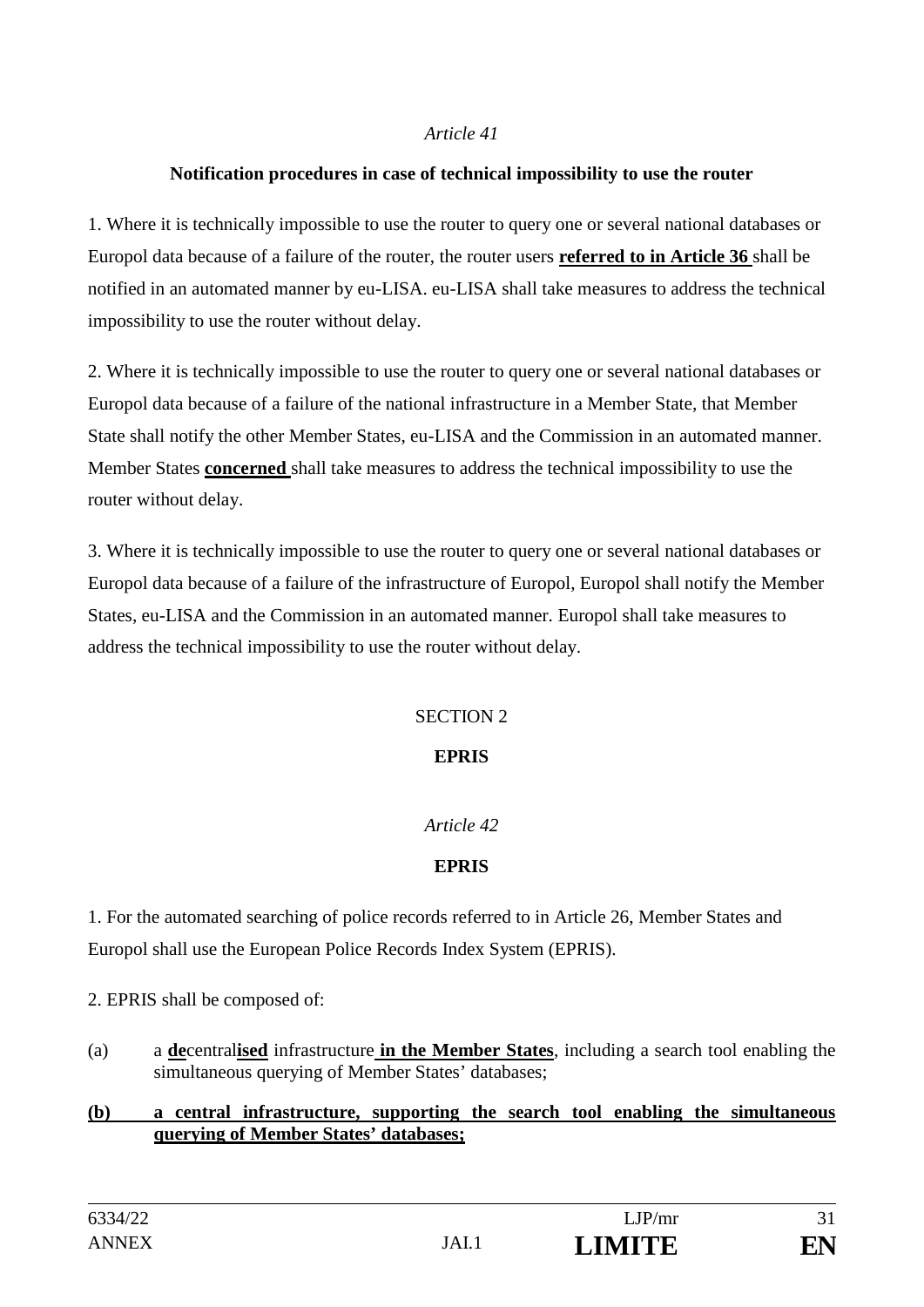(b**c**) a secure communication channel between the EPRIS central infrastructure, Member States and Europol.

### *Article 43*

### **Use of EPRIS**

1. For the purposes of searching police records via EPRIS, the following sets of data shall be used:

- (a) first name(s);
- (b) family name(s);
- (c) date of birth.

2. Where available, the following sets of data may also be used:

### (a) **previously used name(s) and** alias(es);

- (b) nationality or nationalities;
- (c) place and country of birth;
- (d) gender.

3. The data referred to in points (a) and (b) of paragraph 1 and in points (a),  $\left(\frac{b}{c}\right)$  and  $\left(\frac{c}{c}\right)$  of paragraph 2 used for queries shall be pseudonymised.

### *Article 44*

### **QueriesProcesses**

1. Member States and Europol shall request a query by submitting the data referred to in Article 43.

EPRIS shall dispatch the request for a query to the Member States' databases with the data submitted by the requesting Member State and in accordance with this Regulation.

2. On receiving the request for a query from EPRIS, each requested Member State shall launch a query of their national police records index in an automated manner and without delay.

3. Any matches resulting from the query in each Member State's database shall be sent back in an automated manner to EPRIS.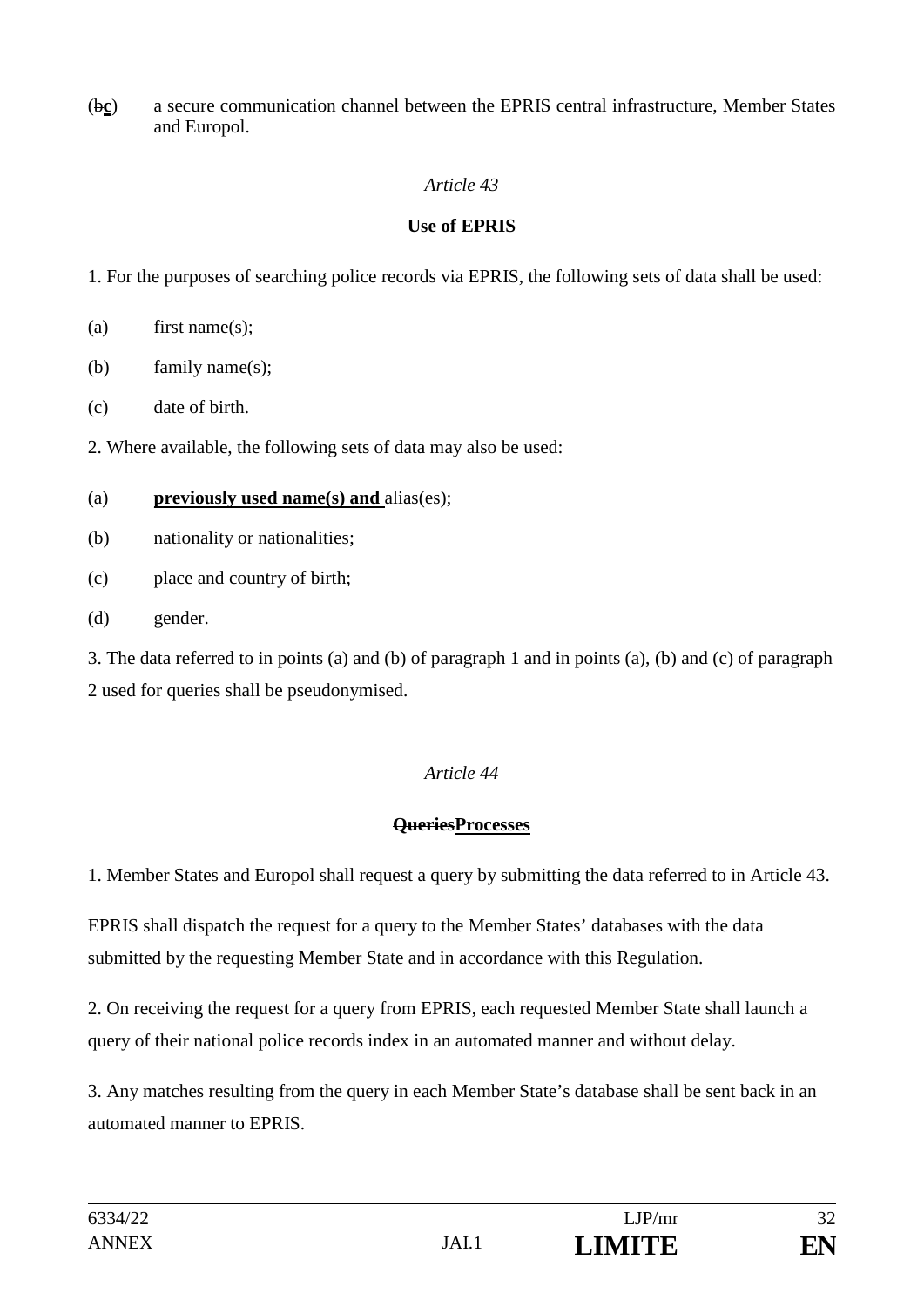4. The list of matches shall be returned to the requesting Member State by EPRIS. The list of matches shall indicate the quality of the match as well as the Member State whose database contains data that resulted in the match.

5. Upon reception of the list of matches, the requesting Member State shall decide the matches for which a follow-up is necessary and send a reasoned follow-up request containing **the data referred to in Articles 25 and 27, as well as** any additional relevant information to the requested Member State(s) via SIENA.

6. The requested Member State(s) shall process such requests without delay to decide whether to share the data stored in their database.

Upon confirmation, the requested Member State(s) shall share **at least** the data referred to in Article 43 where available. This exchange of information shall take place via SIENA.

7. The Commission shall adopt implementing acts to specify the technical procedure for EPRIS to query Member States' databases and the format of the replies. These implementing acts shall be adopted in accordance with the procedure referred to in Article 76(2).

### *Article 45*

### **Keeping of logs**

1. Europol shall keep logs of all data processing operations in EPRIS. Those logs shall include the following:

- (a) the Member State or Union agency launching the request for a query;
- (b) the date and time of the request;
- (c) the date and time of the answer;
- (d) the national databases to which a request for a query was sent;
- (e) the national databases that provided an answer.

2. Each Member State shall keep logs of the requests for queries that its competent authorities and the staff of those authorities duly authorised to use EPRIS make. Europol shall keep logs of requests for queries that its duly authorised staff make.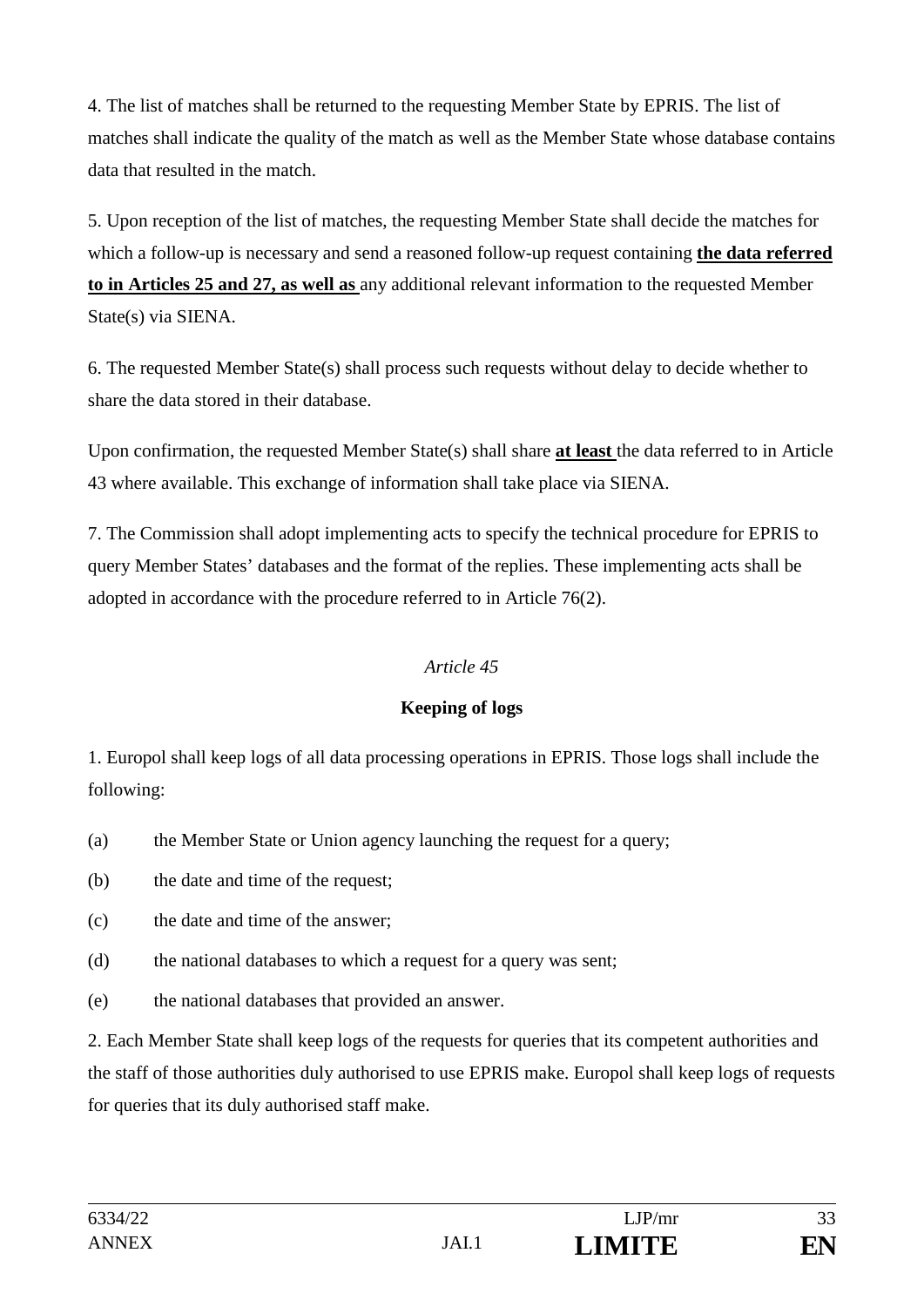3. The logs referred to in paragraphs 1 and 2 may be used only for data protection monitoring, including checking the admissibility of a query and the lawfulness of data processing, and for ensuring data security and integrity.

Those logs shall be protected by appropriate measures against unauthorised access and erased one **two** year**s** after their creation.

If, however, they are required for monitoring procedures that have already begun, they shall be erased once the monitoring procedures no longer require the logs.

4. For the purposes of data protection monitoring, including checking the admissibility of a query and the lawfulness of data processing, the data controllers shall have access to the logs for selfmonitoring as referred to in Article 56.

### *Article 46*

### **Notification procedures in case of technical impossibility to use EPRIS**

1. Where it is technically impossible to use EPRIS to query one or several national databases because of a failure of the infrastructure of Europol, Member States shall be notified in an automated manner by Europol. Europol shall take measures to address the technical impossibility to use EPRIS without delay.

2. Where it is technically impossible to use EPRIS to query one or several national databases because of a failure of the national infrastructure in a Member State, that Member State shall notify **other Member States,** Europol and the Commission in an automated manner. Member States shall take measures to address the technical impossibility to use EPRIS without delay.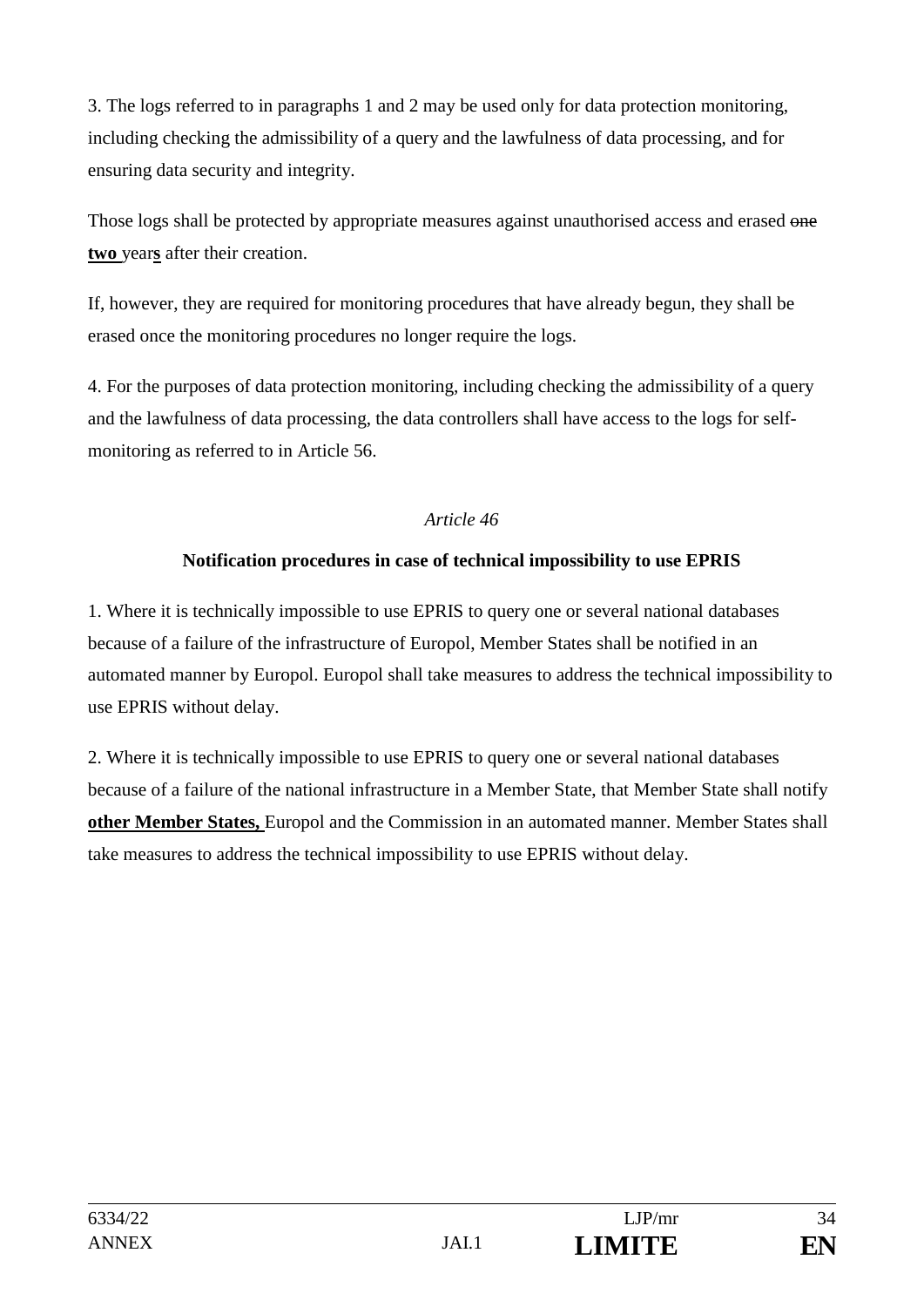#### CHAPTER 4

#### **EXCHANGE OF DATA FOLLOWING A MATCH**

#### *Article 47*

#### **Exchange of core data**

Where the procedures referred to in Articles 6, 7, 13 or 22 show a match between the data used for the search or comparison and data held in the database of the requested Member State(s), and upon confirmation of this match by the requesting Member State, the requested Member State shall return a set of core data via the router within 24 hours**, except if a judicial authorisation is required under national law**. That set of core data, if available, shall contain the following data**, if available**:

#### **1. In case of a confirmed match on an identified profile:**

- (a) first name(s);
- (b) family name(s);
- (c) date of birth;
- (d) nationality or nationalities;
- (e) place and country of birth;
- (f) gender**;**
- **(g) previously used name(s) and alias(es)**.

#### **2. In case of a confirmed match on an unidentified profile:**

- **(a) date and place of biometric acquisition;**
- **(b) the criminal offence in the framework of which the biometric acquisition was carried out;**
- **(c) the criminal case number;**
- **(d) the responsible authority of the criminal case.**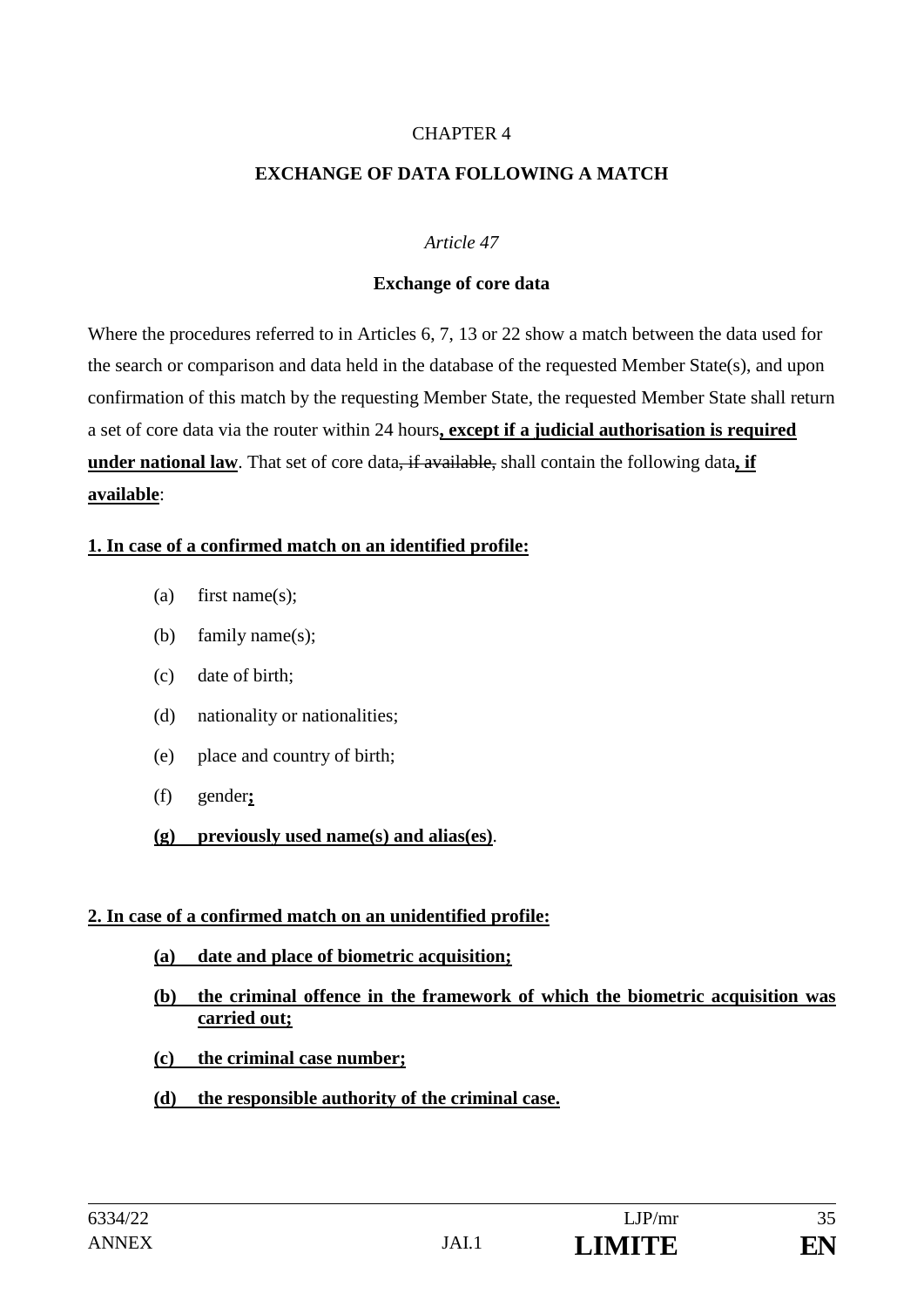### **Use of SIENA**

Any exchange which is not explicitly provided for in this Regulation between Member States' competent authorities or with Europol, at any stage of one of the procedures under this Regulation, shall take place via SIENA.

### CHAPTER 5

### **EUROPOL**

### *Article 49*

# **Access by Member States to data provided by third countriesy sourced biometric data stored by Europol**

1. Member States shall, in accordance with Regulation (EU) 2016/794, have access to, and be able to search via the router, biometric data which has been provided to Europol by third countries for the purposes of Article 18(2), points (a), (b) and (c), of Regulation (EU) 2016/794.

2. Where this procedure results in a match between the data used for the search and Europol data, the follow-up shall take place in accordance with Regulation (EU) 2016/794.

### *Article 50*

# **Access by Europol with data provided by third countries to data stored in Member States' databases**

1. Europol shall, in accordance with Regulation (EU) 2016/794, have access to data, which are stored by Member States in their national databases in accordance with this Regulation.

2. Europol queries performed with biometric data as a search criterion shall be carried out using the router.

3. Europol queries performed with vehicle registration data **and driving licence data** as a search criterion shall be carried out using Eucaris.

| 6334/22      |       | LJP/mr        | 36 |
|--------------|-------|---------------|----|
| <b>ANNEX</b> | JAI.1 | <b>LIMITE</b> | EN |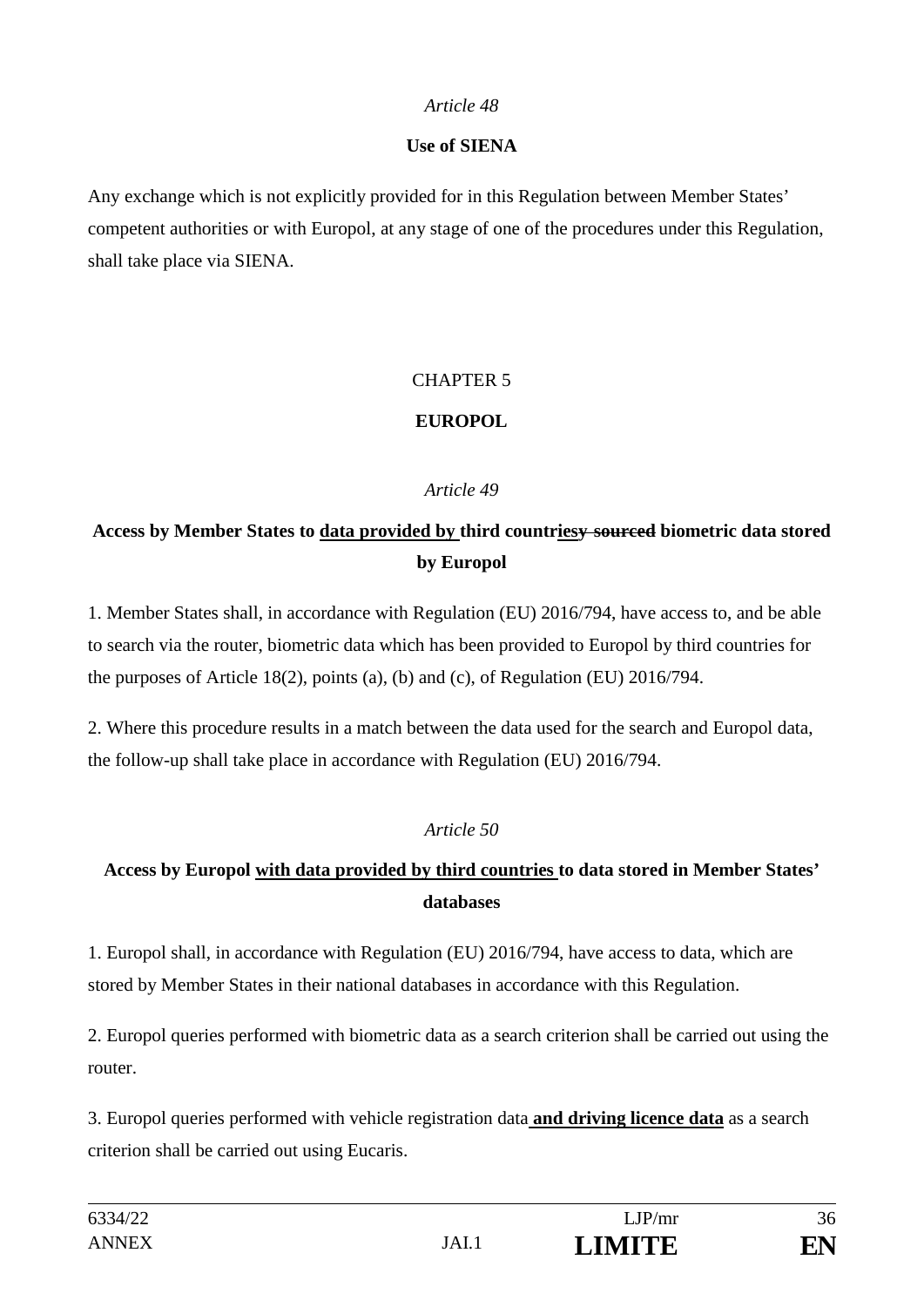4. Europol queries performed with police records **biographical data of suspects and convicted persons as referred to in Articles 25 and 26,** as a search criterion shall be carried out using EPRIS.

5. Europol shall carry out the searches **with data provided by third countries** in accordance with paragraph 1 only when **necessary for** carrying out its tasks referred to**for the purpose of Article 18(2), points (a) and (c)** in **of** Regulation (EU) 2016/794.

6. Where the procedures referred to in Articles 6, 7, 13 or 22 show a match between the data used for the search or comparison and data held in the national database of the requested Member State(s), **Europol shall only inform the Member State(s) involved.**and **U**pon confirmation of that match by Europol, the requested Member State shall decide whether to return a set of core data via the router within 24 hours. That set of core data, if available, shall contain the following data:

- (a) first name(s);
- (b) family name(s);
- (c) date of birth;
- (d) nationality or nationalities;
- (e) place and country of birth;
- (f) gender.

7. Europol's use of information obtained from a search made in accordance with paragraph 1 and from the exchange of core data in accordance with paragraph 6 shall be subject to the consent of the Member State in which **the** database **of which** the match occurred. If the Member State allows the use of such information, its handling by Europol shall be governed by Regulation (EU) 2016/794.

(…)

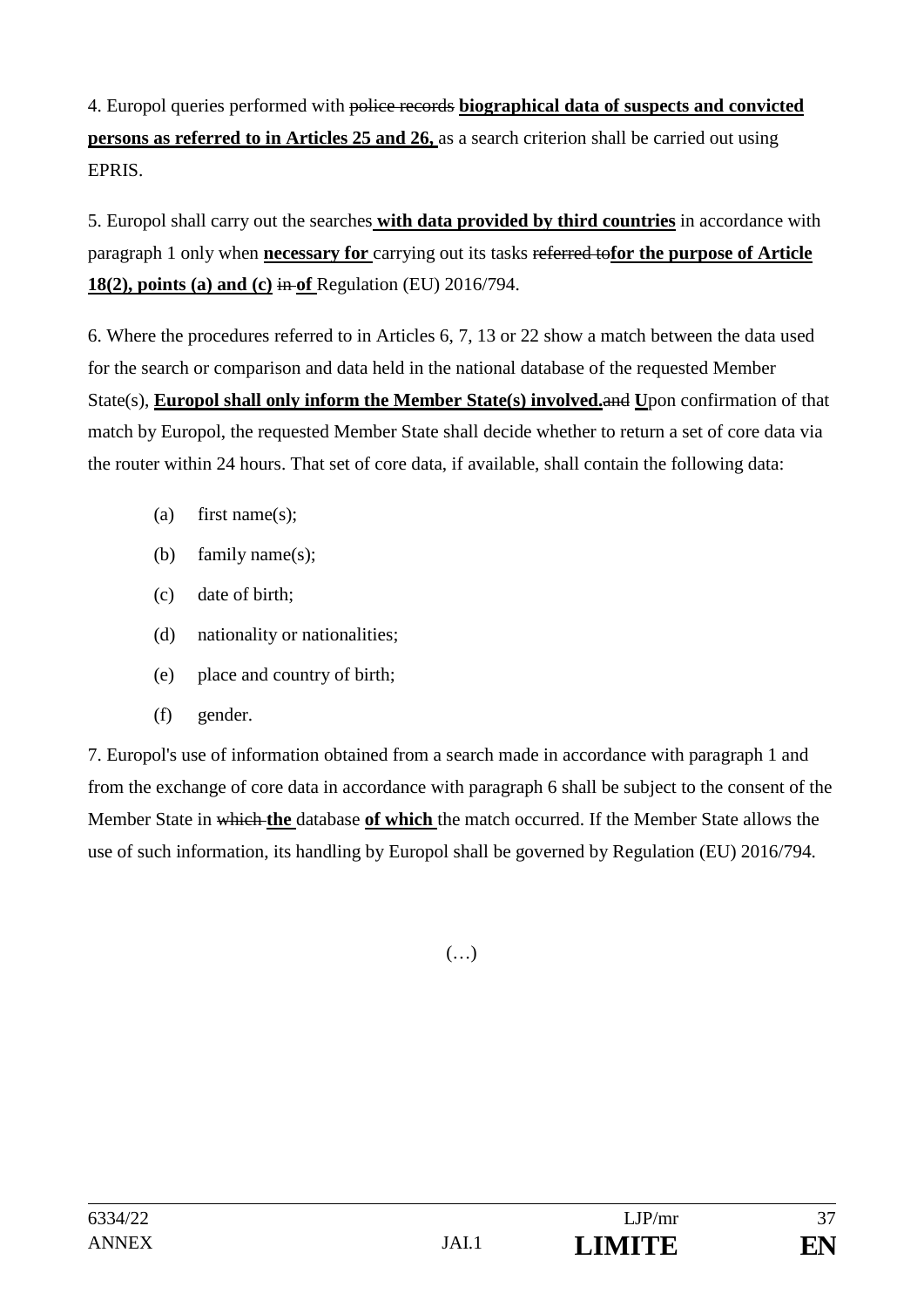### CHAPTER 8

### **AMENDMENTS TO OTHER EXISTING INSTRUMENTS**

#### *Article 67*

#### **Amendments to Decisions 2008/615/JHA and 2008/616/JHA**

1. In Decision 2008/615/JHA, Articles **1(a)**, 2 to 6 and Sections 2 and 3 of Chapter 2 are replaced with regard to the Member States bound by this Regulation from the date of application of the provisions of this Regulation related to the router as set out in Article 74**(1)**.

Therefore, Articles **1(a)**, 2 to 6 and Sections 2 and 3 of Chapter 2 of Decision 2008/615/JHA are deleted from the date of application of the provisions of this Regulation related to the router as set out in Article 74**(1)**.

2. In Decision 2008/616/JHA, Chapters 2 to 5 and Articles 18, 20 and 21 are replaced with regard to the Member States bound by this Regulation from the date of application of the provisions of this Regulation related to the router as set out in Article 74.

Therefore, Chapters 2 to 5 and Articles 18, 20 and 21 of Decision 2008/616/JHA are deleted from the date of application of the provisions of this Regulation related to the router as set out in Article 74.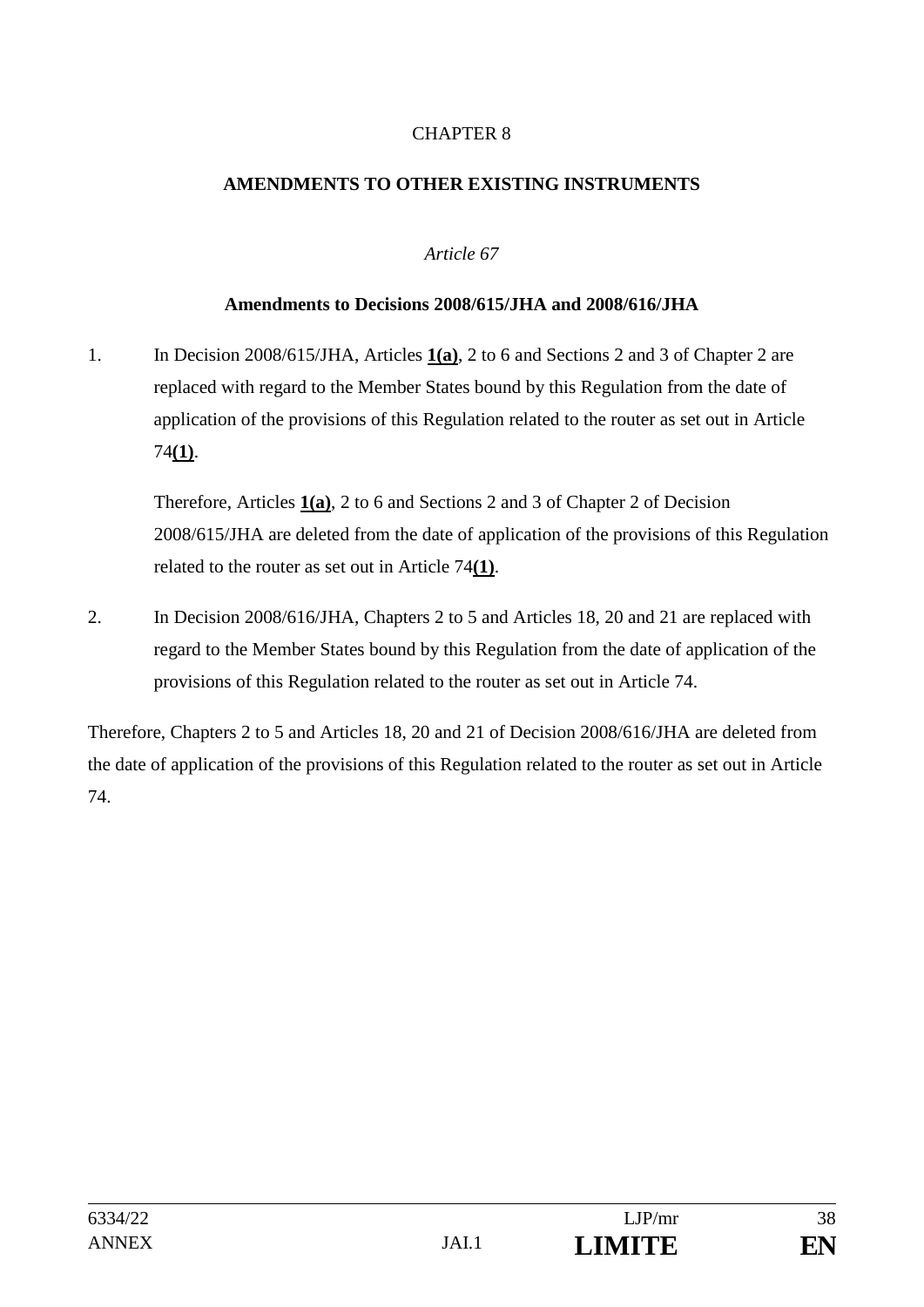#### **Amendments to Regulation (EU) 2018/1726**

Regulation (EU) 2018/1726 is amended as follows:

(1) the following Article 13a is inserted:

#### "Article 13a

#### **Tasks related to the router**

In relation to Regulation (EU) …/… of the European Parliament and of the Council\* [*this Regulation*], the Agency shall perform the tasks related to the router conferred on it by that Regulation.

\_\_\_\_\_\_\_\_\_\_\_ \* Regulation (EU) [number] of the European Parliament and of the Council of xy on [officially adopted title] (OJ L ...)"

in Article 17, paragraph 3 is replaced by the following:

'3. The seat of the Agency shall be Tallinn, Estonia.

The tasks relating to development and operational management referred to in Article 1(4) and (5) and Articles 3 to 8 and Articles 9, 11 and 13a shall be carried out at the technical site in Strasbourg, France.

A backup site capable of ensuring the operation of a large-scale IT system in the event of failure of such a system shall be installed in Sankt Johann im Pongau, Austria.'

#### **in Article 19, the following point (eeb) is inserted:**

**"(eeb) adopt reports on the state of play of the development of the router pursuant to Article 79(2) of the Regulation (EU) …/… of the European Parliament and of the Council\* [***this Regulation***];"**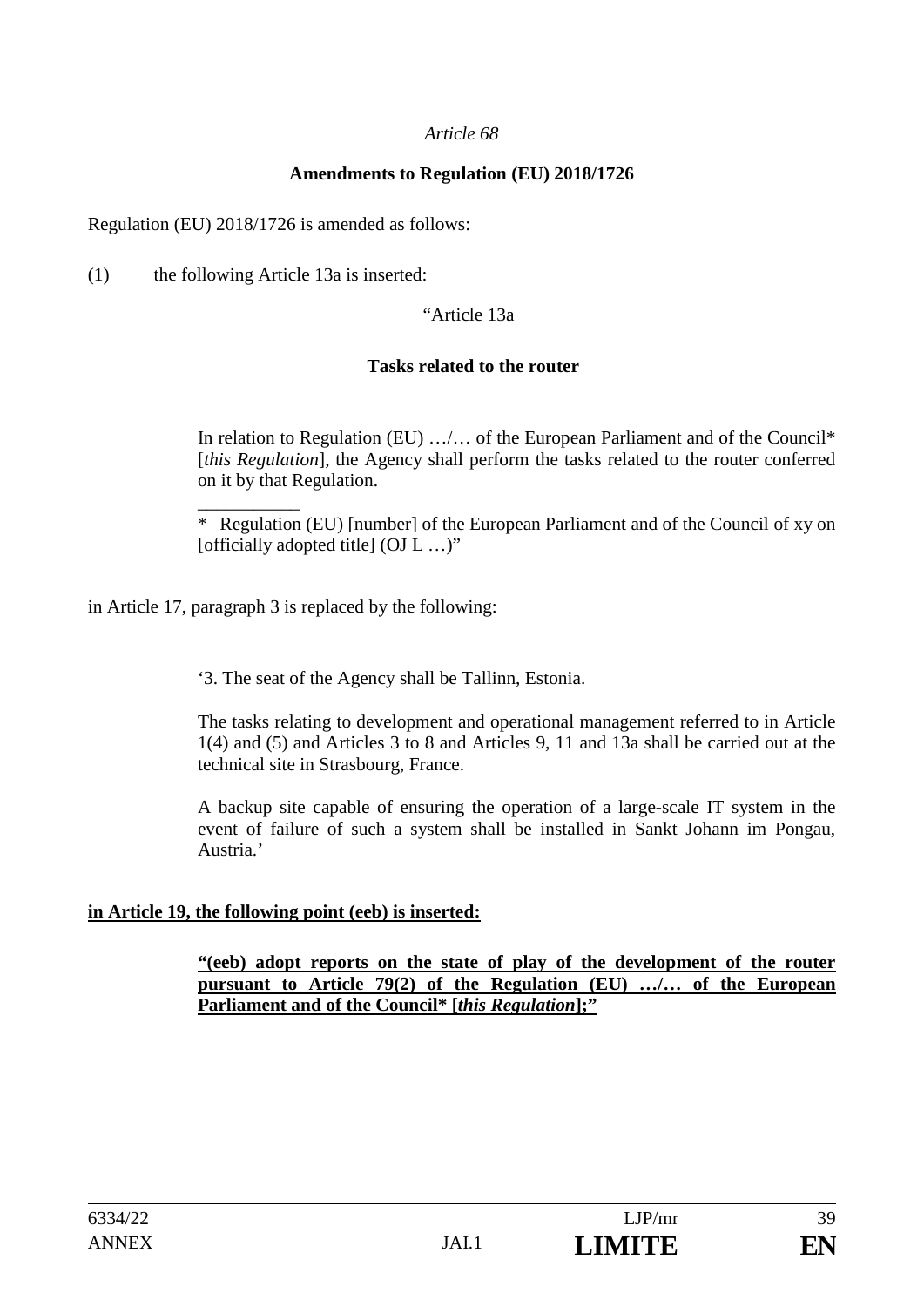### **in Article 19, points (ff) and (hh) are replaced by the following:**

**"(ff) adopt reports on the technical functioning of SIS pursuant to Article 60(7) of Regulation (EU) 2018/1861 of the European Parliament and of the Council and Article 74(8) of Regulation (EU) 2018/1862 of the European Parliament and of the Council, of the VIS pursuant to Article 50(3) of Regulation (EC) No 767/2008 and Article 17(3) of Decision 2008/633/JHA, of EES pursuant to Article 72(4) of Regulation (EU) 2017/2226, of ETIAS pursuant to Article 92(4) of Regulation (EU) 2018/1240, of the ECRIS-TCN and of the ECRIS reference implementation pursuant to Article 36(8) of Regulation (EU) 2019/816 of the European Parliament and of the Council, of the interoperability components pursuant to Article 78(3) of Regulation (EU) 2019/817 and Article 74(3) of Regulation (EU) 2019/818 and of the router pursuant to Article 79(5) of the Regulation (EU) …/… of the European Parliament and of the Council\* [***this Regulation***];** 

**(hh) adopt formal comments on the European Data Protection Supervisor's reports on its audits pursuant to Article 56(2) of Regulation (EU) 2018/1861, Article 42(2) of Regulation (EC) No 767/2008, Article 31(2) of Regulation (EU) No 603/2013, Article 56(2) of Regulation (EU) 2017/2226, Article 67 of Regulation (EU) 2018/1240, Article 29(2) of Regulation (EU) 2019/816, Article 52 of Regulations (EU) 2019/817 and (EU) 2019/818 and Article 60(1) of the Regulation (EU) …/… of the European Parliament and of the Council\* [***this Regulation***] and ensure appropriate follow-up of those audits;"**

### *Article 69*

### **Amendments to Regulation (EU) 2019/817**

In Article 6(2) of Regulation (EU) 2019/817 the following point (d) is added:

\_\_\_\_\_\_\_\_\_\_\_

"(d) a secure communication infrastructure between the ESP and the router established by Regulation (EU) …/… of the European Parliament and of the Council\* [*this Regulation*].

<sup>\*</sup> Regulation (EU) [number] of the European Parliament and of the Council of xy on [officially adopted title]  $(OJ L ... )$ "